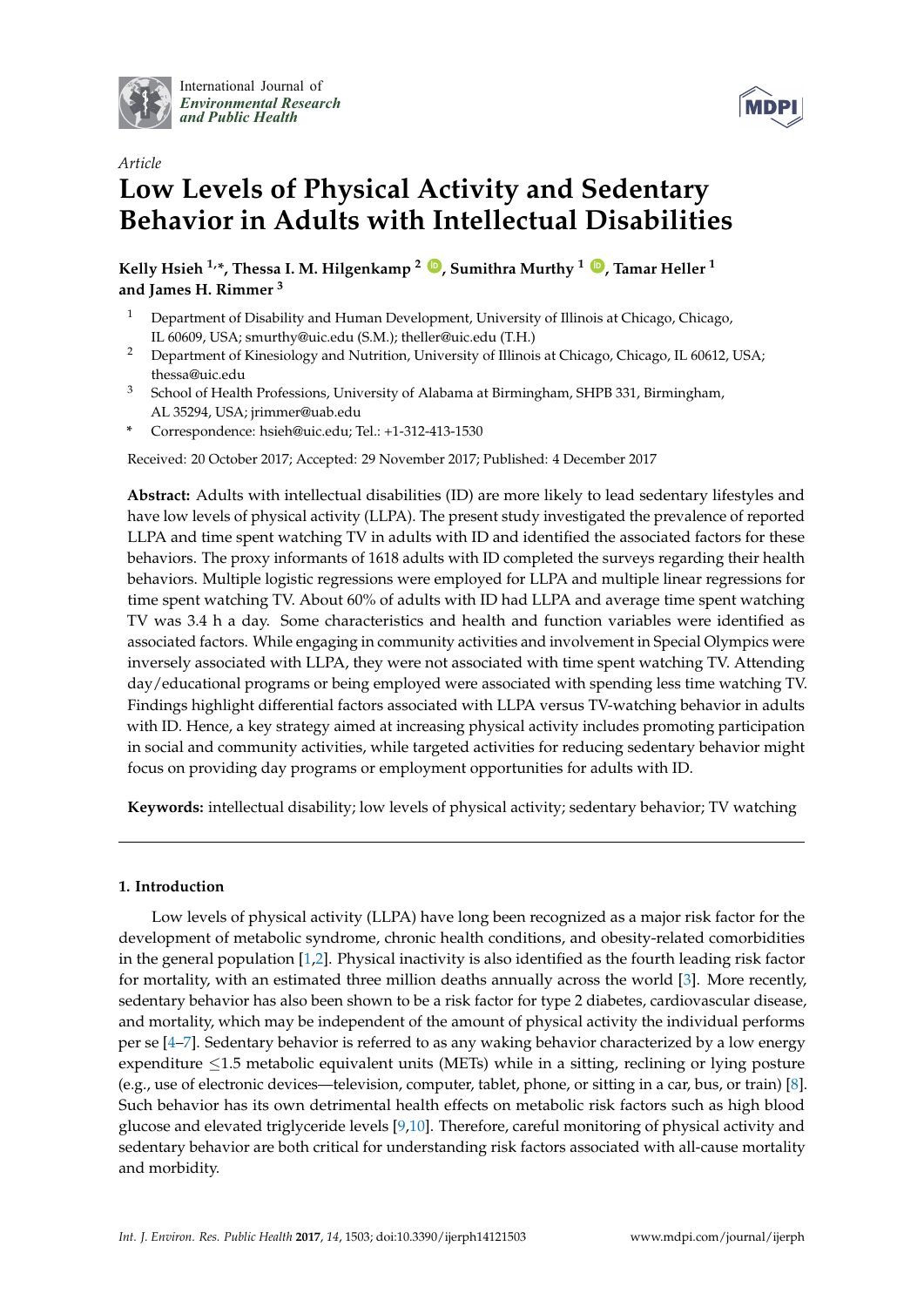Reducing sedentary behavior may require different strategies and interventions compared to increasing physical activity. Sedentary behavior is presumably more ubiquitous, habitual, and socially-reinforced in nature and involves different motivational processes than the decision to engage in planned and effortful physical activity [\[11\]](#page-14-8). There is consensus that it is important to investigate determinants for each of these behaviors separately [\[12\]](#page-15-0).

Previous studies [\[13](#page-15-1)[–16\]](#page-15-2) report that adults with intellectual disabilities (ID) have high rates (58–89%) of not meeting physical activity (PA) recommendations which stipulate that adults with disabilities, who are able to, should perform 150 min of moderate-intensity physical activity per week or 75 min a week of vigorous-intensity physical activity, or an equivalent combination of moderate and vigorous-intensity aerobic activity [\[17\]](#page-15-3). Insufficient physical activity has been an established health concern in this population for over a decade [\[14](#page-15-4)[,18](#page-15-5)[,19\]](#page-15-6). A number of studies have examined the determinants of not meeting PA recommendations in this population. The identified associated factors for not meeting PA guidelines have included personal (e.g., severity of ID, age, sex, obesity, living in care, mobility limitation, health problems), and social-environmental factors (e.g., community participation, social support residential settings, access to facilities, neighborhood safety) [\[15,](#page-15-7)[20–](#page-15-8)[22\]](#page-15-9). In addition, identified predictors for low levels of physical activity in the general population include older age, having immobility, epilepsy, fecal incontinence, lack of day opportunities, and living in congregated settings [\[23\]](#page-15-10). Hence, these factors may need to be taken into account while investigating associated factors for low levels of physical activity in adults with ID.

Sedentary time (the amount of time spent in any sedentary behaviors) has only recently received attention in research focused on individuals with ID. It has been used as a covariate to explain intervention and health outcomes [\[24](#page-15-11)[–26\]](#page-15-12), as well as a secondary outcome measure in physical activity studies involving adults with ID [\[27](#page-15-13)[–29\]](#page-15-14). With the exception of one study that examined sedentary behavior as a primary outcome in adolescents and young adults with Down syndrome [\[30\]](#page-15-15), little research exists on what factors are associated with sedentary time in adults with ID. Because of the use of varied outcome measures (e.g., different questionnaires, pedometers, accelerometers, and cut-off values) and small sample sizes in most of these studies, there is a lack of clarity on the prevalence of sedentary behavior in a large cohort of individuals with ID.

A systematic review on sedentary behavior in older adults in the general population showed that sedentary time increased with age, although it decreased with retirement. Health and well-being were related to less sedentary time, while obesity was related to more sedentary time [\[31\]](#page-15-16). A population-based study noted that people who reported three hours or more of television viewing a day had a two-fold higher risk of mortality than those reporting less than one hour a day after adjusting for individual characteristics and health risk behaviors [\[32\]](#page-16-0). Thus, amount of time spent watching TV might be an important index for examining sedentary behavior in adults with ID.

Social-environmental factors that relate to sedentary behavior have received little attention. Possible determinants may be mode of transport, type of housing, cultural opportunities, neighborhood safety, and availability of places to rest [\[31\]](#page-15-16). A more recent study found that a sense of community belonging was associated with less sedentary behavior [\[33\]](#page-16-1). The need for more research on determinants of sedentary behavior is identified in the most current reviews and knowledge updates [\[12](#page-15-0)[,31](#page-15-16)[,34](#page-16-2)[,35\]](#page-16-3). While information from the general population might be useful to inform research on determinants of sedentary behavior in individuals with ID, personal and contextual factors need to be identified for this population as they may be very different from the general population. To date, the available information on determinants of sedentary behavior in individuals with ID is scarce. One study involving 96 adults with Down syndrome found a relationship between being of older age and female, and increased sitting time [\[30\]](#page-15-15). These correlations need to be confirmed in other samples of people with ID and the list of associated factors needs to be expanded with other potential correlates.

To shed light on the association between LLPA and sedentary behavior and their associated risk factors in adults with ID, the present study examined the: (1) prevalence of LLPA and average time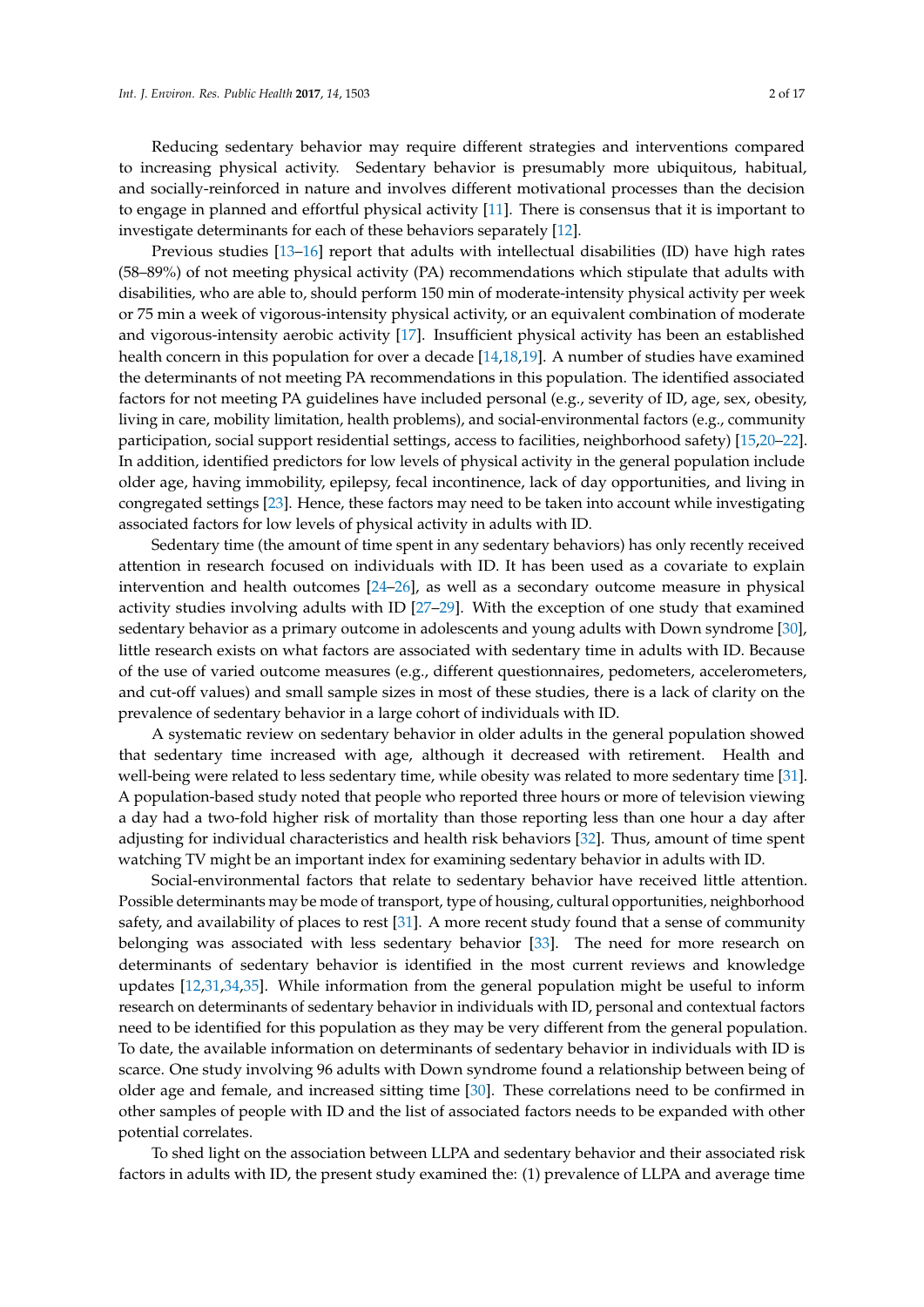spent in sedentary behavior in adults with ID; (2) association between the time spent in sedentary behavior (TV watching) and LLPA; and (3) associated factors (demographic, healthand function, as well as social-environmental factors) for LLPA and sedentary behavior (time spent watching TV).

#### **2. Materials and Methods**

## *2.1. Participants*

Participants in the present study were the baseline cohort of a 9-year ongoing longitudinal study on health risk factors in U.S. adults with ID (Longitudinal Health and Intellectual and Developmental Disability Study) [\[36\]](#page-16-4). Most of the study participants were receiving social or clinical services from community agencies (e.g., residential, daytime services, or case management, managed-care organizations) that support individuals with intellectual and developmental disabilities across the 50 states. A total 1618 participants were in the baseline group. Intellectual disability-related conditions and level of ID were recorded and are presented in the demographic table in the results section.

#### *2.2. Procedure*

We recruited family members or primary caregivers of adults with ID as informants by inviting them at Special Olympics events, posting recruitment information in various avenues (e.g., Facebook, newsletter advisements, and recruiting materials distributed at conferences), collaborating with managed-care organizations, and working with agency staff from various community service agencies. Baseline data were collected from informants between 2010 and February 2011. A mixed-method (mail and online surveys) data collection procedure was used; hence informants could complete a paper or online survey based on their preference. The University institutional review board approved the present study involving human subjects. The survey along with a cover letter and a subject information letter that served as informed consent for the study was sent to the informants. A total of 2841 surveys (2182 paper and 659 online) were distributed, and 1618 surveys (1187 paper and 431 online) were completed and returned, with an overall response rate of 57%. The response rates for the paper survey and online survey were 65% and 54%, respectively. Almost half the surveys were completed by parents (48.3%), 22.1% by health care providers, 14% by residential or day program staff, 12.7% by relatives other than parents or non-related live-in caregivers, and 2.9% by others or the adults with ID themselves.

The test–retest reliability of survey questions ranged from acceptable to very high. For the categorical questions, the test–retest reliability (k-statistic) ranged from 0.68 to 0.95, and for the interval questions, the test–retest reliability intraclass correlation coefficient) ranged from 0.75 to 0.94. A detailed description of the survey development was described in a previous paper [\[36\]](#page-16-4).

#### *2.3. Measures*

The outcome measures in the present study were LLPA and time spent watching TV. The independent variables included three factors: (1) demographic; (2) health and function; and (3) social-environmental factors.

Low levels of physical activity (LLPA). Participants who were reported that they never/rarely participated in any type of PA were classified as participating in no PA. Participants who were reported that they participated in moderate or vigorous physical activities once or twice a week were classified as participating in little PA. We defined low levels of PA as participating in little or no PA. Informants were asked two separate questions: "How many days a week does he/she do moderate physical activities for at least 30 min on average?", and "How many days a week does he/she do vigorous activities for at least 20 min?". The responses included "never/rarely", "1 or 2 times a week", "3 times a week", and "4 or more times a week".

Time spent watching TV. Sedentary behavior was assessed by number of hours spent on TV watching on an average day. Ten responses ranged from 0 through 9 or more hours.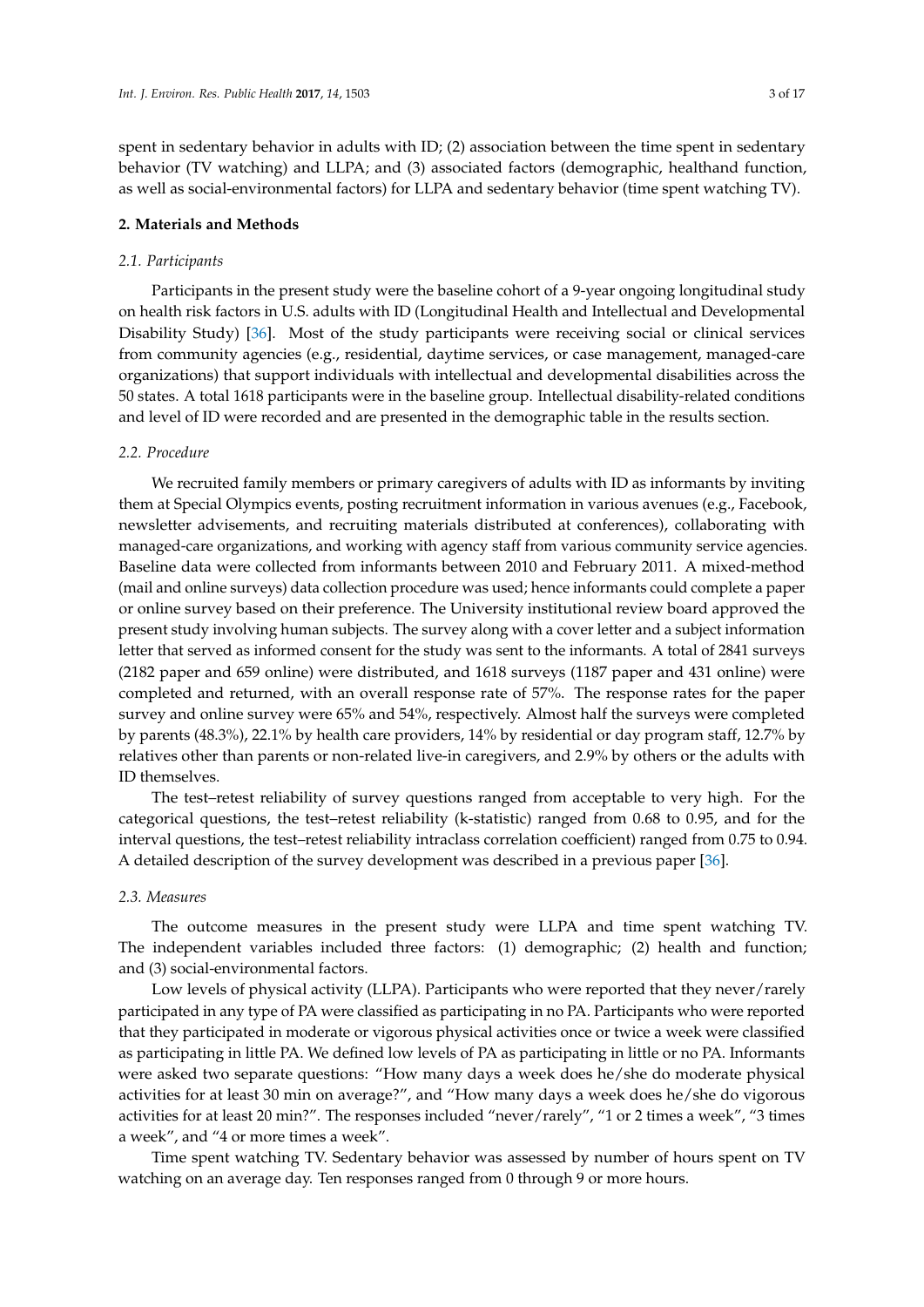Demographic factors. Demographic information included age, sex, race, level of ID (borderline, mild or moderate, and severe or profound), and intellectual disability-related conditions (Down syndrome, cerebral palsy, autism spectrum disorder, ID only, and other conditions).

Health and function factors. Health and function were described by 10 different aspects. The first was informant-rated health status. Informant-rated health status was collected using a 5-point Likert scale ranging from 1 "poor" to 5 "excellent". The second aspect was with respect to the days with activity limitation. The number of days that usual activity was limited due to poor physical or mental health during the past 30 days was calculated. The third aspect was the number of chronic health conditions. Informants were asked to check whether the person with ID had a diagnosis of 36 health conditions (27 physical health and 9 mental health conditions). The fourth aspect was obesity. Informant-reported body weight and height were used to calculate body mass index (BMI) by using the formula (weight in pounds/(height in inches)<sup>2</sup>)  $\times$  703. Based on the Centers for Disease Control and Prevention criteria, obesity was defined as BMI  $\geq 30.0 \text{ kg/m}^2$ . The fifth aspect was depression. Whether the person with ID had a diagnosis of depression was coded as (1) Yes or (0) No. The sixth aspect was use of psychotropic medications. Using medications for anxiety, bipolar disorder, obsessive-compulsive disorder, or schizophrenia was coded as using psychotropic medications (1) Yes or (0) No. The seventh aspect was related to epilepsy/seizure disorders. Whether the person with ID had a diagnosis of epilepsy/seizure disorder was coded as (1) Yes or (0) No. The eighth aspect was urinary incontinence. Whether the person with ID had a diagnosis of urinary incontinence was coded as (1) Yes or (0) No. Aspect nine was related to falls. Informants were asked, "How many falls has the person with ID experienced in the past 12 months?". A fall was defined as "a sudden unintentional change in position causing an individual to land at a lower level, on an object, the floor, or the ground, other than as a consequence of a sudden onset of paralysis, epileptic seizure, or overwhelming external force" [\[37\]](#page-16-5). Participants who experienced one or more falls in the past 12 months were grouped as having falls. The final aspect was mobility limitation. Use of any walking aids (i.e., a cane, crutches, a walker, or a wheelchair) was coded as having a mobility limitation (1) Yes or (0) No.

Social-environmental factors. Social-environmental factors included day/educational programs or employment participation status, residential type, residential location, social participation, and Special Olympics involvement. Day/educational program or employment participation status was defined as part-time or full-time participation in any day or educational program or employment Residential type was divided into three categories: own homes, family homes, and foster/group homes. Residential location was classified into rural and urban based on the participant's zip code using Census 2000 definitions. The file for urban/rural classification was downloaded for Zip Code Tabulation Areas (ZCTAs). The file contains population numbers for three types of areas: urbanized area, urban cluster, and rural. The data were collapsed into one dichotomous variable. Zip codes with populations in the urbanized area or urban cluster were classified as urban and the remaining sample as rural. Participant zip codes were matched to the ZCTAs so that they contained the urban/rural classification. Social participation assessed the engagement in four types of social activities (talking to family members or friends on the phone, visits with family members, visits with friends, and going to movies, sports events, and clubs) in the last month. All items were scored on a 4-point Likert scale, ranging from 1 "not at all" to 4 "2 or more times a week". The total scale score ranged from 4 through to 16. Special Olympics involvement was assessed by the number of Special Olympics events (ranged from 0 "no event" to 4 "4 or more events") that participants with ID participated in during the past 12 months.

#### *2.4. Data Analysis*

Descriptive statistics were used to examine the prevalence of LLPA and time spent watching TV. Chi-square tests were used to examine the group differences in the proportions of categorical variables. Independent sample *t*-tests and analysis of variance (ANOVA) tests were used to examine group mean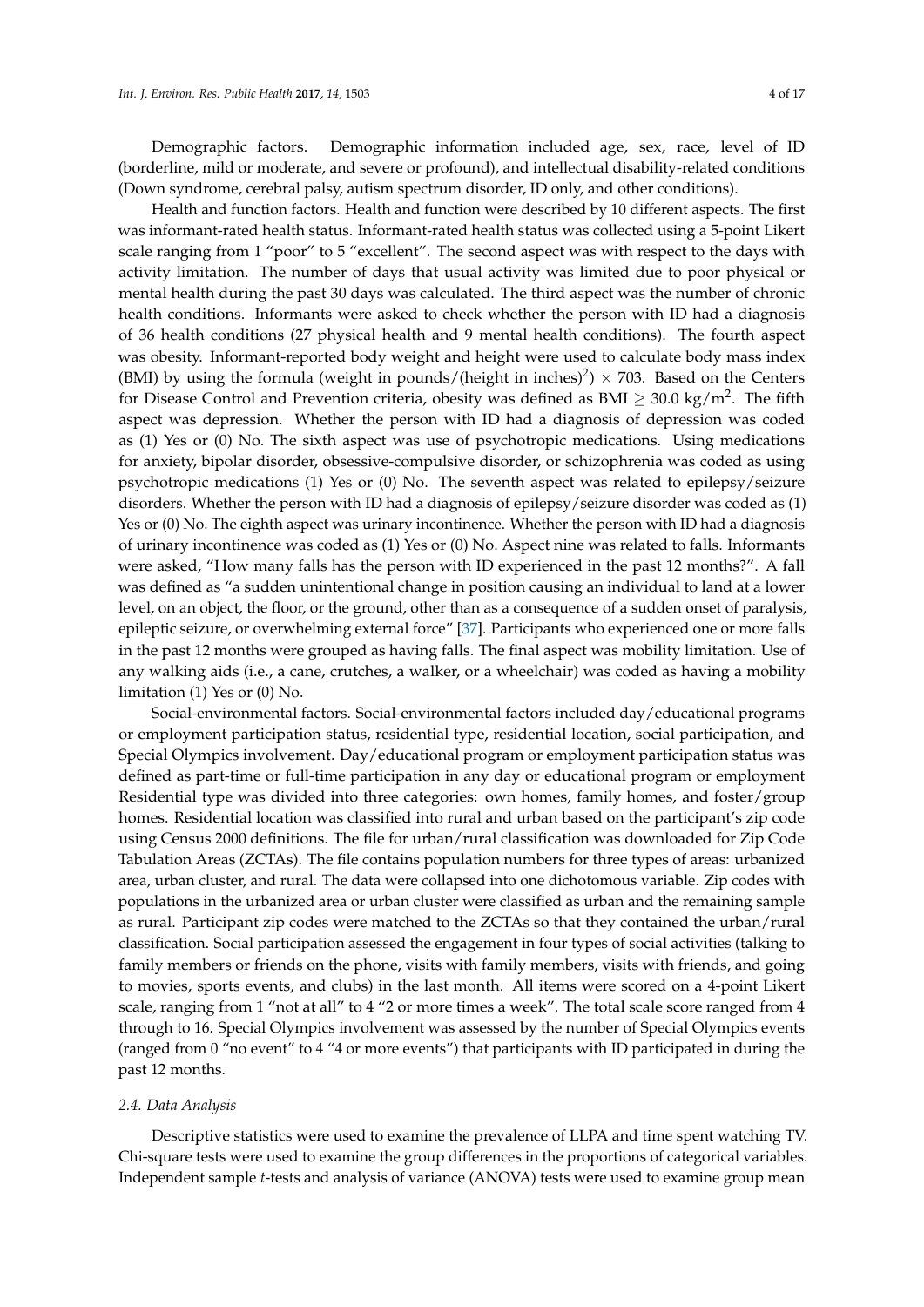differences in continuous variables. Post hoc comparisons using the Tukey Honestly Significantly Difference (HSD) test were employed when significant ANOVA tests were presented. A significance level at a *p* value of 0.05 was used for these tests. We employed the purposeful selection process [\[38\]](#page-16-6). The process included a series of univariate binary logistic regressions for the dichotomous dependent variable (LLPA) and a series of simple linear regressions for the continuous dependent variable (time spent watching TV) to identify potential risk factors. The independent variables including participant demographic factors (age, sex, level of ID, ID-related conditions); health and function factors (informant-rated health status, days of activity limitation, number of chronic conditions, obesity, depression, use of psychotropic medication, epilepsy/seizure, urinary incontinence, falls in the past 12 months, and mobility limitation); and social-environmental factors (day/educational program or employment participation status, residential type, residential location, social participation, and Special Olympics involvement) were entered separately into a univariate regression model for each outcome measure. Using a traditional *p* value of 0.05 may fail to identify variables of known importance. Therefore, to identify potential covariates and confounders, any independent variables in a univariate regression model with a cut-off point of *p* < 0.20 [\[39](#page-16-7)[,40\]](#page-16-8) on the Wald test were included in the multiple regression models.

As a result, all independent variables met the cut-off criteria in the univariate analysis and were included in the final multiple logistic regression models for LLPA. Five variables (number of chronic conditions, depression, falls, residential location, social participation, and Special Olympics involvement) were excluded in the final multiple regression models for time spent watching TV. Although age did not meet the inclusion criteria (*p* < 0.020) in the univariate analysis for time spent watching TV, it is included based on the literature review. Level of ID was included in Model I and was excluded in Model II multiple regressions due to unknown and missing data regarding level of ID (*n* = 437). The multiple logistic and linear regression models were conducted using the block entry method to examine associated factors for the outcome variables (LLPA and time spent watching TV). We assessed collinearity using car (Comparison to Applied Regression) package 2.1-5, vif function in R 3.4.1 (R Foundation for Statistical Computing, Vienna, Australia) [\[41,](#page-16-9)[42\]](#page-16-10) to calculate the generalized variance inflation factor (GVIF) among independent variables in the multiple logistic models. For the final multiple linear regression models, VIFs were calculated to assess collinearity. All the data analyses were conducted using IBM SPSS Statistics for Windows, Version 24.0 (IBM Corp., Armonk, NY, USA) [\[43\]](#page-16-11).

# **3. Results**

#### *3.1. Descriptive of Study Participants*

The study participants ( $N = 1618$ ) consisted of 893 (55.2%) men and 725 (44.8%) women, with a mean age of 37.67 (*SD* = 14.39) years, ranging from 18 to 86 years. Most of the participants were White (89.2%) followed by Black (6.2%), American Indian/Alaskan Native (1.6%), Hispanic (1.5%) and Asian/Pacific Islander (1.5%). More than half of the participants had mild or moderate ID (52.4%); 12.4% had borderline ID; and 8.2% had severe or profound ID. Twenty-seven percent of participants (*n* = 437) were reported to have a missing or an unknown level of ID. One quarter of participants (25%) had Down syndrome, 12.2% had autism, and 12.7% had cerebral palsy. More than half of the participants (56.4%) lived with family, whereas 29.4% lived on their own and 14.2% lived in a foster or group home. A majority of the participants lived in urban areas (85.5%). Approximately 87% of the participants participated in a day/educational program or were employed. More than half of the participants (53.7%) were reported as having very good or excellent health. Over one-third of the participants were obese; 15.4% had depression; 21.3% used psychotropic medication; 19% had seizure disorder; and 15% had mobility limitation (see Table [1\)](#page-6-0).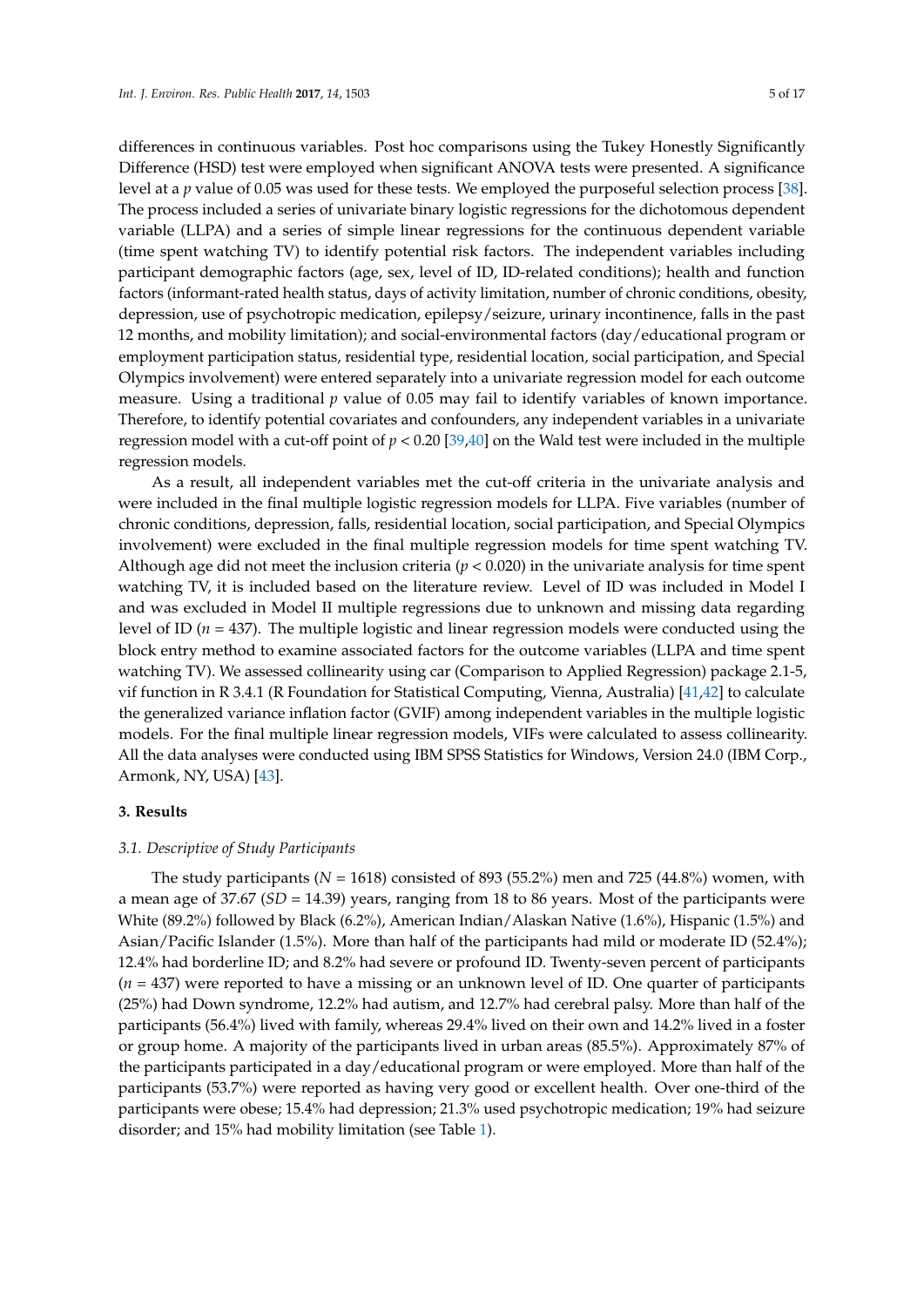| Variables                                                                                              | $\boldsymbol{N}$ | <b>Total</b><br>Mean $\pm$ SD or <i>n</i> (%)                            |
|--------------------------------------------------------------------------------------------------------|------------------|--------------------------------------------------------------------------|
| Demographic Factors                                                                                    |                  |                                                                          |
| Age (years)<br>$18 - 39$ (ref)<br>$40 - 59$<br>$\geq 60$                                               | 1618             | $37.67 \pm 14.39$ (Range: 18-86)<br>962 (59.5)<br>515(31.8)<br>141 (8.7) |
| Sex                                                                                                    | 1618             |                                                                          |
| Female<br>Male                                                                                         |                  | 725 (44.8)<br>893 (55.2)                                                 |
| ID related conditions<br>ID only/others<br>Down syndrome<br>Cerebral palsy<br>Autism spectrum disorder | 1487             | 745 (50.1)<br>372 (25.0)<br>189 (12.7)<br>181 (12.2)                     |
| Level of ID<br>Borderline<br>Mild or moderate<br>Severe or profound<br>Unknown or missing              | 1618             | 201 (12.4)<br>848 (52.4)<br>132(8.2)<br>437 (27.0)                       |
| <b>Health and Function Factors</b>                                                                     |                  |                                                                          |
| Informant-rated health status<br>Poor<br>Fair<br>Good<br>Very good<br>Excellent                        | 1599             | 13(0.8)<br>127(7.9)<br>599 (37.5)<br>610 (38.1)<br>250 (15.6)            |
| Days of activity limitation                                                                            | 1575             | $1.84 \pm 4.95$ (Range: 0-30)                                            |
| Number of chronic conditions                                                                           | 1618             | $3.11 \pm 2.91$ (Range: 0-26)                                            |
| Obesity<br>Yes<br>No                                                                                   | 1523             | 578 (38.0)<br>945 (62.0)                                                 |
| Depression<br>Yes<br>No                                                                                | 1617             | 249 (15.4)<br>1368 (84.6)                                                |
| Use of psychotropic meds<br>Yes<br>No                                                                  | 1618             | 344 (21.3)<br>1274 (78.7)                                                |
| Epilepsy/seizure disorder<br>Yes<br>No                                                                 | 1617             | 307 (19.0)<br>1310 (81.0)                                                |
| Urinary incontinence<br>Yes<br>No                                                                      | 1617             | 175 (10.8)<br>1442 (89.2)                                                |
| Falls<br>Yes<br>No                                                                                     | 1517             | 373 (24.6)<br>1144 (75.4)                                                |
| Mobility limitation<br>Yes<br>No                                                                       | 1587             | 238 (15.0)<br>1349 (85.0)                                                |

**Table 1.** Participant demographics and characteristics ( $N = 1618$ ). ID = intellectual disabilities; ref = a reference group.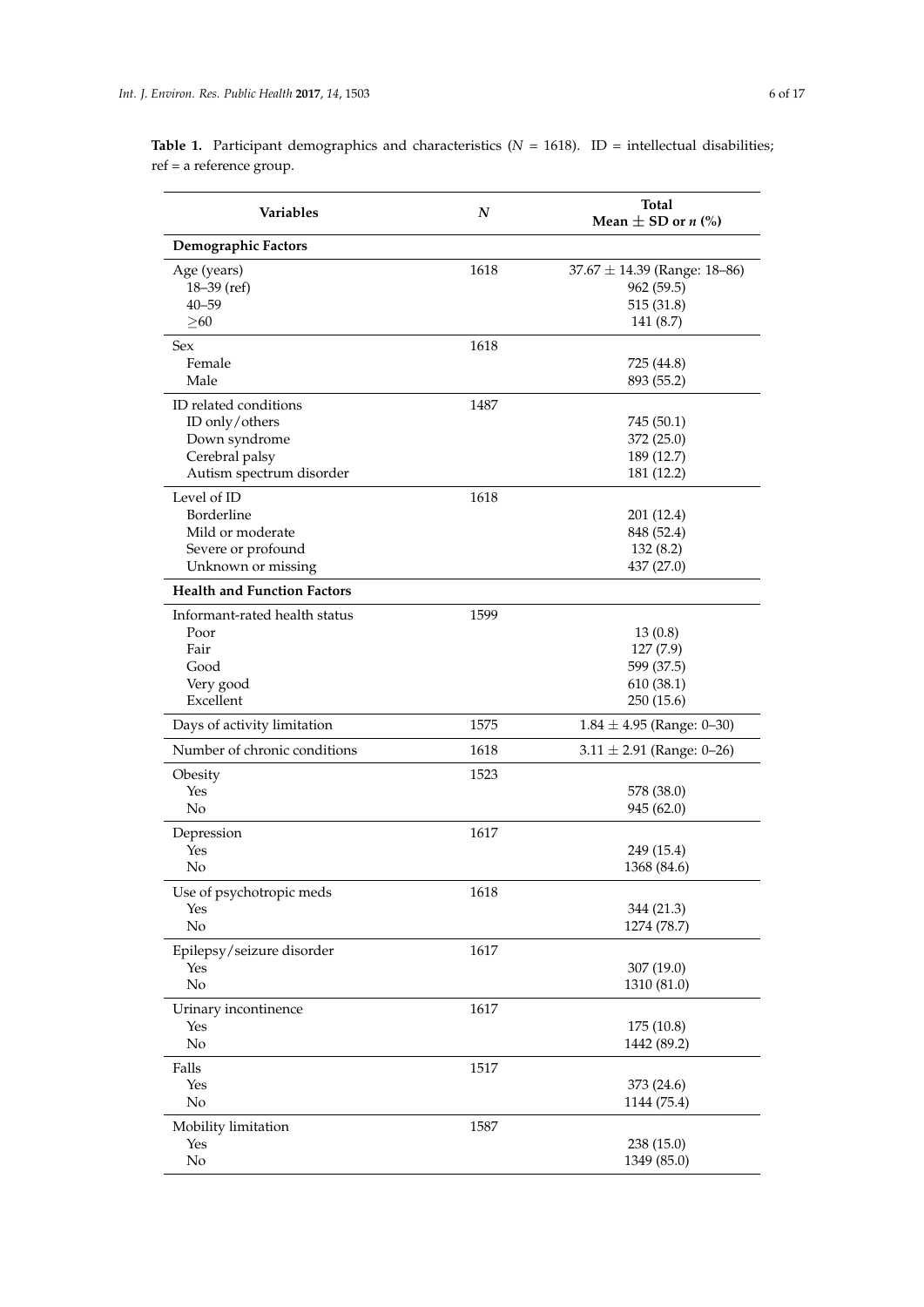<span id="page-6-0"></span>

| <b>Variables</b>                         | N    | <b>Total</b><br>Mean $\pm$ SD or <i>n</i> (%) |
|------------------------------------------|------|-----------------------------------------------|
| Social-Environmental Factors             |      |                                               |
| Day/educational program or<br>employment | 1595 |                                               |
| Yes                                      |      | 1394 (87.4)                                   |
| No                                       |      | 201(12.6)                                     |
| Residential type                         | 1547 |                                               |
| Own home                                 |      | 455 (29.4)                                    |
| Family home                              |      | 872 (56.4)                                    |
| Foster/group home                        |      | 220 (14.2)                                    |
| Residential location                     | 1583 |                                               |
| Rural                                    |      | 230(14.5)                                     |
| Urban                                    |      | 1353 (85.5)                                   |
| Social participation                     |      | $10.43 \pm 3.03$ (Range: 2–16)                |
| Special Olympics involvement             |      | $1.45 \pm 1.76$ (Range: 0-4)                  |

**Table 1.** *Cont.*

Note. For the informant-rated health status variable, the percentages do not add to 100% because of rounding.

#### *3.2. Prevalence of Low Levels of Physical Activity*

Almost 60% of the participants had LLPA. Significantly more adults with ID aged 60 and over had LLPA (80.1%) as compared to those aged 18–39 years old (53.5%) and 40–59 years old (66.0%),  $X^2$  (2, *N* = 1618) = 48.28, *p* < 0.001. Significantly more females (65.2%) had LLPA as compared to males (55.5%),  $X^2$  (1,  $N = 1618$ ) = 15.53,  $p < 0.001$ . Significantly more adults with severe or profound ID had LLPA (74.2%) as compared to those with borderline (54.2%) and mild or moderate ID (57.5%)  $X^2$  (2, *N* = 1181) = 15.28, *p* < 0.001. The prevalence of LLPA was significantly higher in adults with ID and cerebral palsy (77.2%) compared to those with Down syndrome (56.5%), autism spectrum disorder (51.4%), and ID only or other diagnoses (58.7%),  $X^2$  (3,  $N = 1487$ ) = 31.33,  $p < 0.001$ . Adults with ID who lived in a group or foster home (71.4%) had significantly more LLPA than those who lived with family (55.8%) and those who lived independently (62.4%),  $X^2$  (2,  $N = 1547$ ) = 19.21,  $p < 0.001$ .

## *3.3. Time Spent Watching TV*

Overall, adults with ID aged 18 and older spent more than three hours a day  $(M = 3.42, SD = 2.13)$ watching TV. Over three-fifths of the participants (61.5%) spent three or more hours watching TV on an average day. About 40% of participants spent 4 h or more watching TV. Men with ID spent more time a day watching TV (*M* = 3.55, *SD* = 2.17) than women with ID (*M* = 3.26, *SD* = 2.04), *t*(1563) = −2.64,  $p = 0.004$ . No significant differences in time spent watching TV among the three age groups and ID related conditions were noted. There was a statistically significant difference in time spent watching TV between levels of ID as determined by one-way ANOVA, *F*(2, 1154) = 7.08, *p* = 0.001. Post hoc comparisons using the Tukey HSD test indicated that the time spent watching TV was statistically higher in the group with borderline ID (*M* = 3.77, *SD* = 2.15) than in the group with mild or moderate ID  $(M = 3.37, SD = 2.00)$  and the group with severe or profound ID  $(M = 2.89, SD = 2.20)$ . The participants with mild and moderate ID also spent significantly more time watching TV than those participants with severe or profound ID. There was also a statistically significant difference in time spent watching TV among residential types as determined by a one-way ANOVA,  $F(2, 1498) = 10.49$ ,  $p = 0.00$ . The Tukey HSD test indicated that the time spent watching TV was statistically higher for those living in their own homes ( $M = 3.45$ ,  $SD = 2.25$ ) or family homes ( $M = 3.58$ ,  $SD = 2.11$ ) than those living in foster/group homes (*M* = 2.84, *SD* = 1.94). There was no difference in time spent watching TV between own homes and family homes or between urban and rural locations.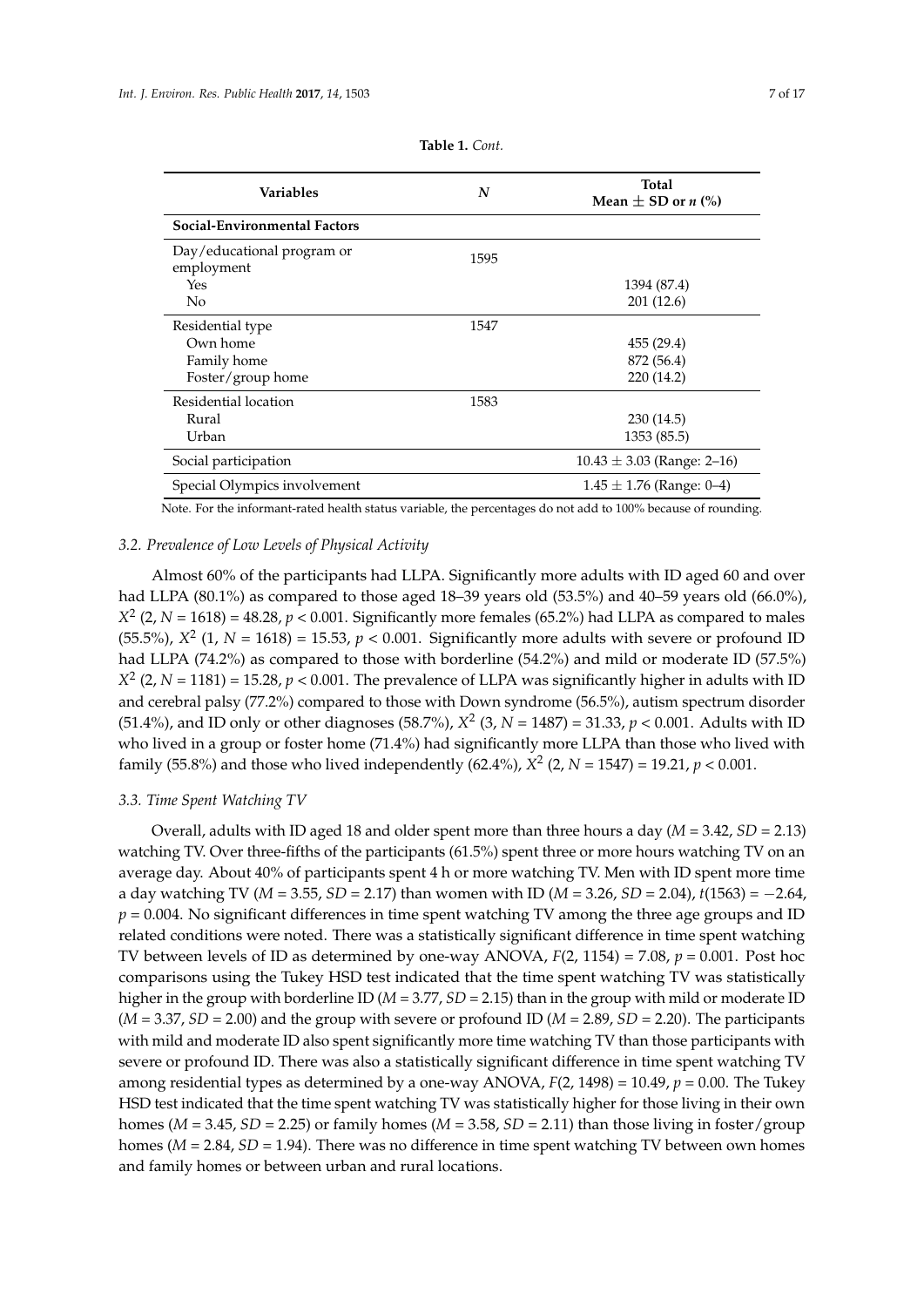#### *3.4. Association between Low Levels of Physical Activity and Sedentary Behavior*

Adults with ID who were in the LLPA group spent more time watching TV (*M* = 3.57, *SD* = 2.22) than those who were in the non-LLPA group ( $M = 3.21$ ,  $SD = 1.95$ ),  $t(1559) = -3.33$ ,  $p = 0.001$ . Male participants who were in the LLPA group spent significantly more time watching TV (*M* = 3.76, *SD* = 2.25) than those who were in the non-LLPA group (*M* = 3.29, *SD* = 2.04), *t*(865) = −3.21, *p* = 0.001. For female participants, even though those who were in the LLPA group spent more time watching TV  $(M = 3.37, SD = 2.17)$  than those who were in the non-LLPA group  $(M = 3.08, SD = 1.80)$ , the differences were not significant. The Pearson correlation for LLPA and time spent watching TV was significant,  $(r = 0.08, p = 0.001).$ 

#### *3.5. Results of Univariate Regressions: Low Levels of Physical Activity and Time Spent Watching TV*

Table [2](#page-8-0) presents a summary of univariate regressions based on a series of univariate logistic regressions and linear regressions. Significant variables ( $p < 0.02$ ) in the univariate logistic regressions for LLPA included age 40–59 years (odds ratio (*OR*) = 1.69, 95% confidence interval (*CI*) = 1.35–2.11) and 60 years and above (*OR* = 3.53, 95% *CI* = 2.29–5.45), being male (*OR* = 0.67, 95% *CI* = 0.55–0.82), having Down syndrome (*OR* = 2.64, 95% *CI* = 1.77–3.93), or severe or profound ID (*OR* = 2.43, 95% *CI* = 1.51–3.93), informant-rated health status (*OR* = 0.61, 95% *CI* = 0.54–0.69), days of activity limitation (*OR* = 1.05, 95% *CI* = 1.03–1.08), number of chronic conditions (*OR* = 1.08, 95% *CI* = 1.04–1.12), obesity (*OR* = 1.42, 95% *CI* = 1.15–1.76), depression (*OR* = 1.38, 95% *CI* = 1.04–1.83), epilepsy/seizure disorder (*OR* = 1.51, 95% *CI* = 1.16–1.97), urinary incontinence (*OR* = 2.50, 95% *CI* = 1.73–3.62), falls (*OR* = 1.61, 95% *CI* = 1.26–2.06), mobility limitation (*OR* = 4.66, 95% *CI* = 3.22–6.75), not participating in day/educational programs or employment (*OR* = 1.27, 95% *CI* = 0.94–1.74), living in family homes (*OR* = 0.76, 95% *CI* = 0.60–0.96), living in foster or group homes (*OR* = 1.51, 95% *CI* = 1.06–2.14), social participation (*OR* = 0.86, 95% *CI* = 0.83–0.89), and Special Olympics involvement (*OR* = 0.80, 95% *CI* = 0.76–0.85).

Significant variables associated with time spent watching TV in the univariate linear regressions included demographic factors: male sex (unstandardized beta coefficient  $(B) = 0.28$ ,  $95\%$  *CI* = 0.07–0.50), ID related conditions (cerebral palsy, *B* = −0.21, 95% *CI* = −0.55–0.13; autism spectrum disorder, *B* = −0.29, 95% *CI* = −0.63–0.06), level of ID (mild or moderate, *B* = −0.40, 95% *CI* = −0.72–−0.09; severe or profound, *B* = −0.88, 95% *CI* = −1.34–−0.41); health and function factors: informant-rated health status (*B* = −0.02, 95% *CI* = −0.04–0.00), days of activity limitation (*B* = 0.02, 95% *CI* = −0.01–0.04), obesity (*B* = 0.52, 95% *CI* = 0.30–0.74), use of psychotropic medications (*B* = −0.44, 95% *CI* = −0.70–−0.19), epilepsy/seizure disorder (*B* = −0.19, 95% *CI* = −0.46–0.08), urinary incontinence (*B* = −0.63, 95% *CI* = −0.96−−0.29), mobility limitation (*B* = −0.22, 95% *CI* = −0.52–0.08); and social-environmental factors: not participating in day/educational program or employment (*B* = 0.99, 95% *CI* = 0.67–1.30), and residential type (foster/group home,  $B = -0.61$ ,  $95\%$  *CI* =  $-0.96 - 0.27$ ).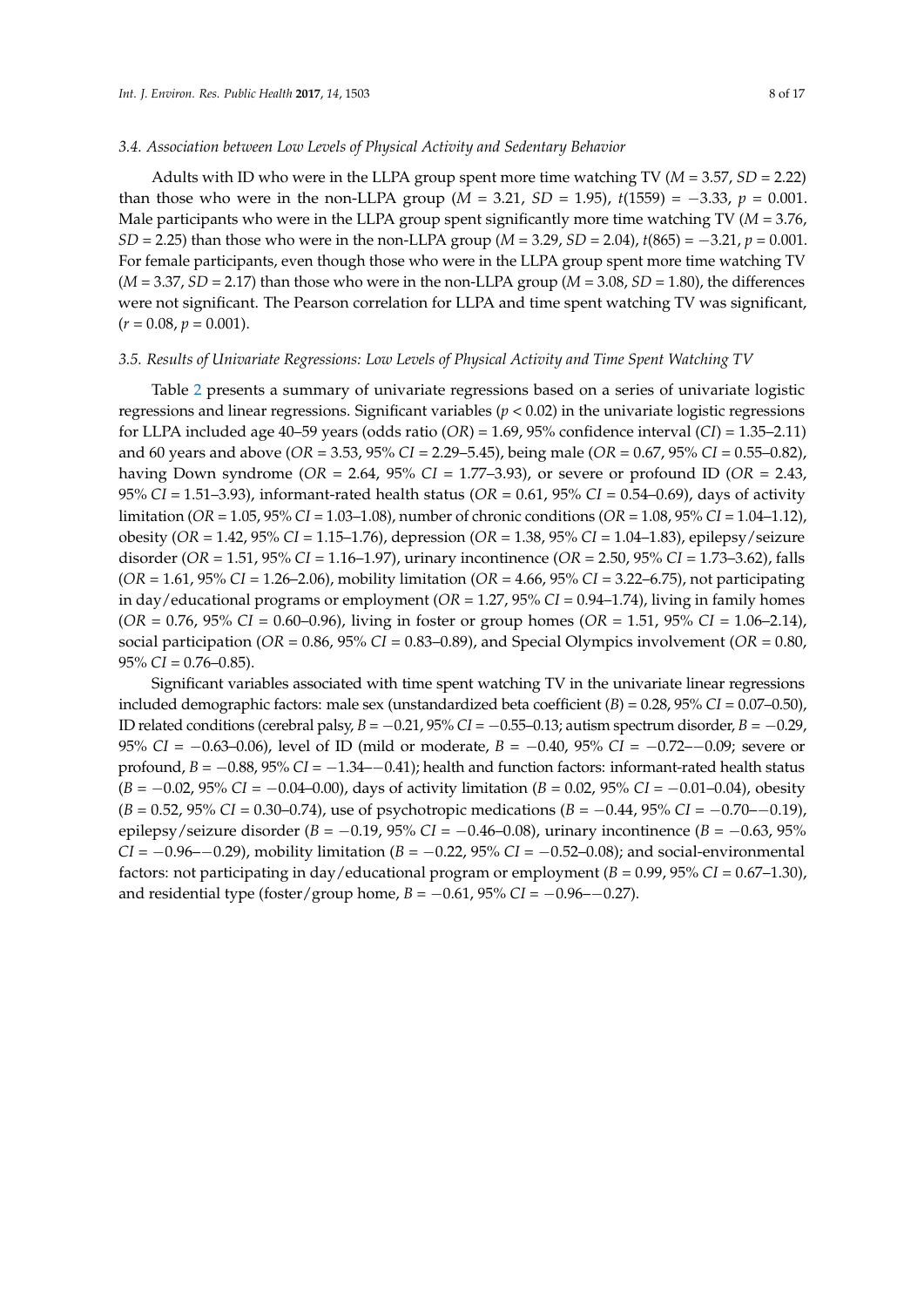<span id="page-8-0"></span>

| <b>Variables</b>                                               | <b>LLPA</b>             | <b>Time Spent Watching TV</b>     |
|----------------------------------------------------------------|-------------------------|-----------------------------------|
|                                                                | OR (95% CI)             | B (95% CI)                        |
| <b>Demographic Factors</b>                                     |                         |                                   |
| Age (years)<br>$18 - 39$ (ref)                                 |                         |                                   |
| $40 - 59$                                                      | $1.69$ (1.35–2.11) ***  | $-0.13(-0.36-0.10)$               |
| $\geq 60$                                                      | $3.53$ (2.29-5.45) ***  | $-0.02$ ( $-0.40$ $-0.37$ )       |
| Sex (male)                                                     | $0.67$ (0.55-0.82) ***  | $0.28$ (0.07-0.50) **             |
| ID related conditions<br>ID only/others (ref)<br>Down syndrome | $2.64$ (1.77-3.93) ***  | $-0.01 (-0.28 - 0.26)$            |
| Cerebral palsy                                                 | $0.82(0.57 - 1.17)$     | $-0.21$ (-0.55-0.13) <sup>¥</sup> |
| Autism spectrum disorder                                       | $1.10(0.85 - 1.41)$     | $-0.29(-0.63-0.06)^{*}$           |
| Level of ID<br>Borderline (ref)<br>Mild or moderate            | $1.15(0.84-1.56)$       | $-0.40$ ( $-0.72$ - $-0.09$ ) *   |
| Severe or profound                                             | $2.43(1.51-3.93)$ ***   | $-0.88$ ( $-1.34$ $-0.41$ ) **    |
| <b>Health and Function Factors</b>                             |                         |                                   |
| Informant-rated health status                                  | $0.61(0.54 - 0.69)$ *** | $-0.02$ (-0.04-0.0) <sup>¥</sup>  |
| Days of activity limitation                                    | $1.05(1.03-1.08)$ ***   | $0.02$ (-0.01-0.04) <sup>¥</sup>  |
| Number of chronic conditions                                   | $1.08(1.04 - 1.12)$ *** | $-0.00(-0.04-0.03)$               |
| Obesity                                                        | $1.42$ (1.15-1.76)**    | $0.52$ (0.30-0.74) ***            |
| Depression                                                     | $1.38(1.04-1.83)$ *     | $0.02 (-0.28 - 0.31)$             |
| Use of psychotropic medications                                | $1.29(1.01-1.65)$ *     | $-0.44$ ( $-0.70$ - $-0.19$ ) **  |
| Epilepsy/seizure disorder                                      | $1.51(1.16-1.97)$ **    | $-0.19(-0.46-0.08)^{*}$           |
| Urinary incontinence                                           | $2.50(1.73 - 3.62)$ *** | $-0.63$ ( $-0.96 - -0.29$ ) ***   |
| Falls                                                          | $1.61(1.26 - 2.06)$ *** | $-0.04(-0.29-0.21)$               |
| Mobility limitation                                            | 4.66 (3.22-6.75) ***    | $-0.22$ (-0.52-0.08) <sup>¥</sup> |
| Social-Environmental Factors                                   |                         |                                   |
| Day/educational program or<br>employment (No)                  | 1.27 (0.94–1.74) $*$    | $0.99(0.67-1.30)$ ***             |
| Residential type<br>Own home (ref)                             |                         |                                   |
| Family home                                                    | $0.76$ (0.60-0.96)*     | $0.13(-0.12-0.37)$                |
| Foster/group home                                              | $1.51(1.06 - 2.14)$ *   | $-0.61$ ( $-0.96 - -0.27$ ) **    |
| Residential location<br>Urban                                  | $0.80(0.60-1.06)^{*}$   | $0.09(-0.22-0.39)$                |
| Social participation                                           | $0.86$ (0.83-0.89) ***  | $-0.01(-0.05-0.02)$               |
| Special Olympics involvement                                   | $0.80$ (0.76-0.85) ***  | $0.01 (-0.05 - 0.07)$             |

**Table 2.** Summary of univariate regressions for LLPA and time spent watching TV.

LLPA = low levels of physical activity;  $ID =$  intellectual disability;  $OR =$  odds ratio;  $B =$  unstandardized beta coefficient; *CI* = confidence interval. ref = a reference group. Absence of depression, epilepsy/seizure disorder, urinary incontinence, falls (in the past 12 months), and mobility limitation are reference groups. Rural area is a reference group. Informant-rated health status: a higher value indicates better health. A cut-off point of *p* < 0.20 was used to include the variables in the final multiple logistic regression models.  $\frac{y}{T}$  *p* < 0.20,  $\frac{y}{T}$  *p* < 0.05,  $\frac{xy}{T}$  *p* < 0.01, \*\*\* *p* < 0.001.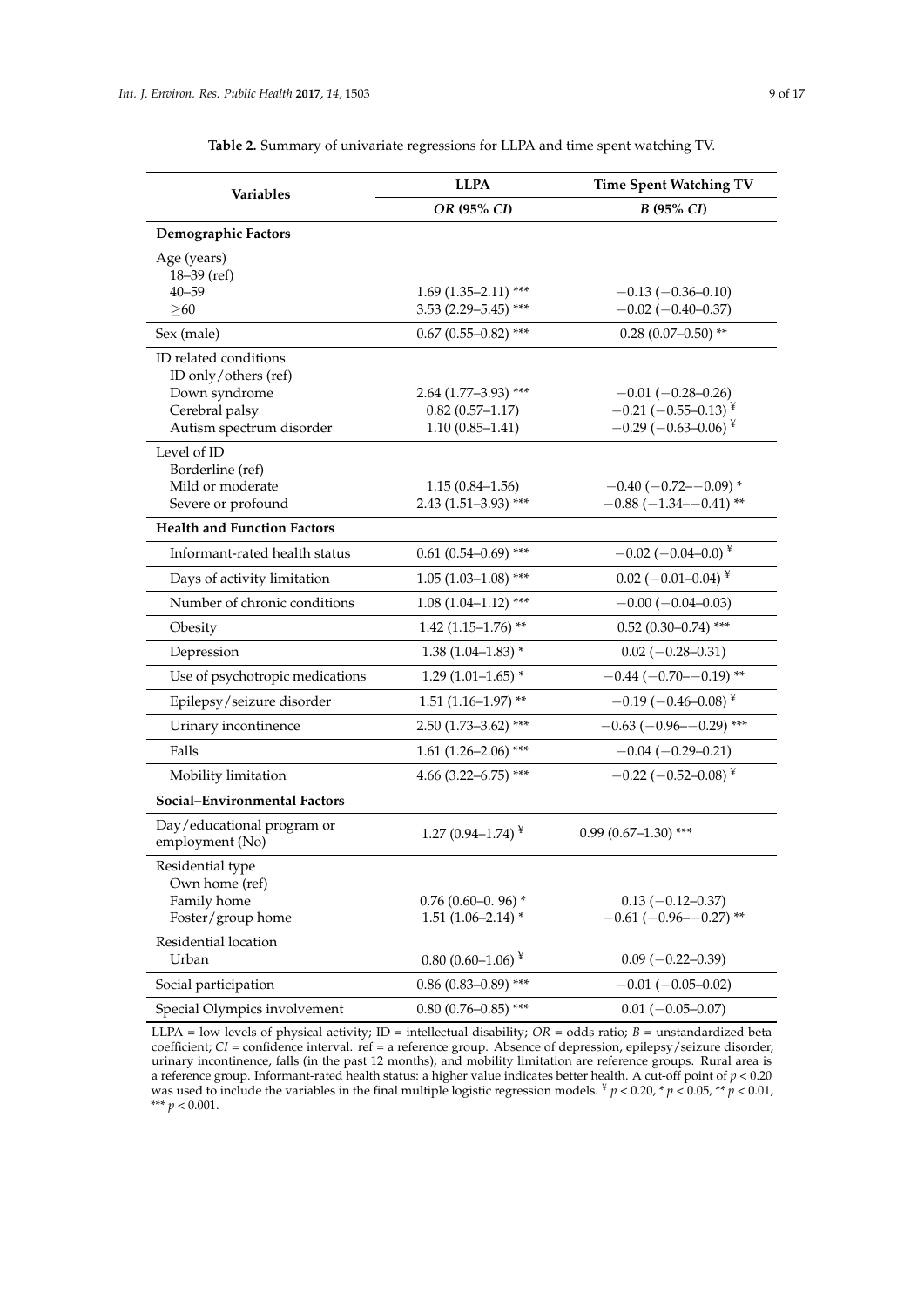### *3.6. Low Levels of Physical Activity and Associated Factors*

Table [3](#page-10-0) presents the adjusted odds ratios (AOR) from the results of the multiple logistic regressions for LLPA with level of ID included in Model I (*N* = 926) and excluded in Model II (*N* = 1228). In Model I where the variable of level of ID was included, male sex (*AOR* = 0.70, 95% *CI* = 0.52–0.95), cerebral palsy (*AOR* = 1.93, 95% *CI* = 1.09–3.44), informant-rated health status (*AOR* = 0.72, 95% *CI* = 0.59–0.89), obesity (*AOR* = 1.60, 95% *CI* = 1.17–2.19), depression (*AOR* = 1.67, 95% *CI* = 1.02–2.71), mobility limitation (*AOR* = 2.34, 95% *CI* = 1.23–4.47), not participating in day/educational program or employment (*AOR* = 0.60, 95% *CI* = 0.36–0.98), and social participation (*AOR* = 0.86, 95% *CI* = 0.82–0.91) were significant. In Model II (*N* = 1228) where the variable of level of ID was excluded, age 60 years and above (*AOR* = 2.10, 95% *CI* = 1.12–3.92), cerebral palsy (*AOR* = 1.94, 95% *CI* = 1.21–3.13), informant-rated health status (*AOR* = 0.80, 95% *CI* = 0.68–0.95, days of activity limitation (*AOR* = 1.04, 95% *CI* = 1.01–1.08), obesity (*AOR* = 1.58, 95% *CI* = 1.21–2.06), mobility limitation (*AOR* = 2.32, 95% *CI* = 1.41–3.80), social participation (*AOR* = 0.88, 95% *CI* = 0.84–0.92), and Special Olympics involvement (*AOR* = 0.92, 95% *CI* = 0.85–0.98) were significant. The findings indicate that adults with ID who are female, have cerebral palsy, have poorer health, have obesity and mobility limitation, are in a day/educational program or employment, and engage in less community activities are more likely to have LLPA when level of the ID was included in Model I. When the level of ID was not included in Model II, adults with ID who are 60 years and older, have cerebral palsy, poorer health, more days of activity limitation, obesity and mobility limitation, and engage in less community activities and Special Olympics events are more likely to have LLPA.

|                                    | Model I               | Model II                         |  |
|------------------------------------|-----------------------|----------------------------------|--|
| <b>Variables</b>                   | AOR (95% CI)          | AOR (95% CI)                     |  |
|                                    | $N = 926$             | $N = 1228$                       |  |
| Demographic Factors                |                       |                                  |  |
| Age (years)                        |                       |                                  |  |
| 18-39 (ref)                        |                       |                                  |  |
| $40 - 59$                          | $1.18(0.82 - 1.69)$   | $1.30(0.96 - 1.76)$              |  |
| > 60                               | $1.77(0.81 - 3.90)$   | $2.10(1.12 - 3.92)$ *            |  |
| Sex (male)                         | $0.70(0.52 - 0.95)$ * | $0.78(0.61 - 1.01)$              |  |
| ID related conditions              |                       |                                  |  |
| ID only/others (ref)               |                       |                                  |  |
| Down syndrome                      | $0.92(0.64 - 1.31)$   | $0.93(0.68 - 1.27)$              |  |
| Cerebral palsy                     | $1.93(1.09 - 3.44)$ * | $1.94$ (1.21-3.13) <sup>**</sup> |  |
| Autism spectrum disorder           | $0.79(0.48 - 1.31)$   | $0.85(0.56 - 1.27)$              |  |
| Level of ID                        |                       |                                  |  |
| Borderline (ref)                   |                       |                                  |  |
| Mild or moderate                   | $0.96(0.65 - 1.41)$   |                                  |  |
| Severe or profound                 | $1.29(0.68 - 2.43)$   |                                  |  |
| <b>Health and Function Factors</b> |                       |                                  |  |
| Informant-rated health status      | $0.72$ (0.59-0.89)**  | $0.80(0.68 - 0.95)$ *            |  |
| Days of activity limitation        | $1.04(0.99 - 1.08)$   | $1.04(1.01-1.08)$ *              |  |
| Number of chronic conditions       | $0.98(0.91 - 1.05)$   | $0.97(0.91 - 1.03)$              |  |
| Obesity                            | $1.60$ (1.17-2.19)**  | $1.58(1.21 - 2.06)$ **           |  |
| Depression                         | $1.67(1.02 - 2.71)$ * | $1.27(0.84 - 1.93)$              |  |
| Use of psychotropic medications    | $1.00(0.67-1.49)$     | $0.98(0.70-1.39)$                |  |
| Epilepsy/seizure disorder          | $1.06(0.71 - 1.60)$   | $1.08(0.76 - 1.52)$              |  |
| Urinary incontinence               | $1.06(0.57-1.98)$     | $1.04(0.62 - 1.74)$              |  |
| Falls                              | $1.01(0.69 - 1.47)$   | $0.95(0.69 - 1.30)$              |  |
| Mobility limitation                | $2.34(1.23 - 4.47)$ * | $2.32(1.41 - 3.80)$ **           |  |

**Table 3.** Summary of multiple logistic regressions for LLPA.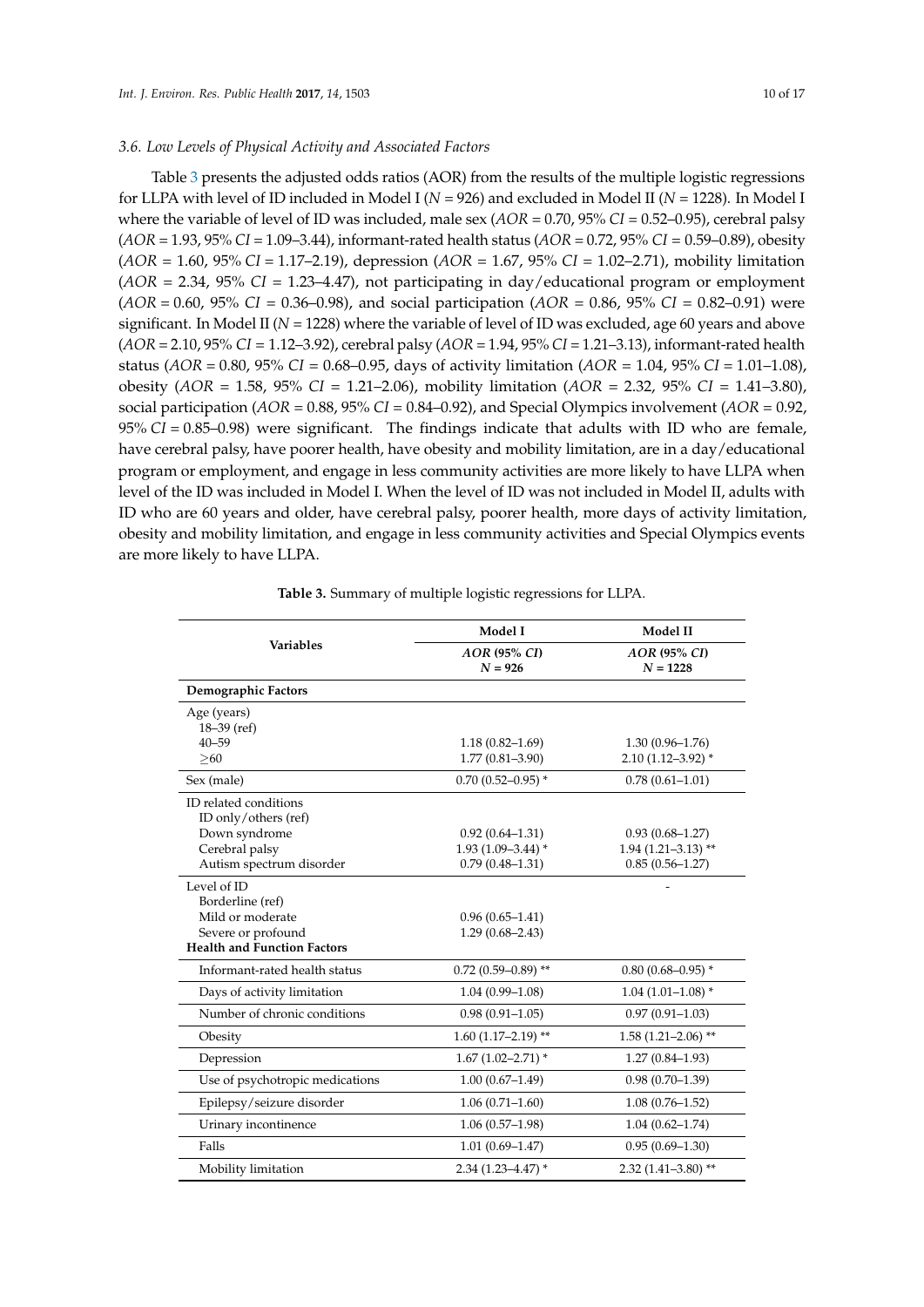<span id="page-10-0"></span>

|                                               | Model I                        | Model II                        |  |
|-----------------------------------------------|--------------------------------|---------------------------------|--|
| <b>Variables</b>                              | $AOR$ (95% $CD$ )<br>$N = 926$ | $AOR$ (95% $CI$ )<br>$N = 1228$ |  |
| Social-Environmental Factors                  |                                |                                 |  |
| Day/educational program or<br>employment (No) | $0.60(0.36 - 0.98)$ *          | $0.68(0.45-1.02)$               |  |
| Residential type<br>Own home (ref)            |                                |                                 |  |
| Family home                                   | $0.92(0.63 - 1.33)$            | $1.11(0.81 - 1.52)$             |  |
| Foster/group home                             | $0.84(0.50-1.41)$              | $1.14(0.73 - 1.78)$             |  |
| Residential location                          |                                |                                 |  |
| Urban                                         | $0.81(0.52 - 1.27)$            | $0.97(0.68 - 1.38)$             |  |
| Social participation                          | $0.86$ (0.82-0.91) ***         | $0.88$ (0.84–0.92) ***          |  |
| Special Olympics involvement                  | $0.95(0.86 - 1.03)$            | $0.92(0.85 - 0.98)$ *           |  |
|                                               |                                |                                 |  |

**Table 3.** *Cont.*

LLPA = low levels of physical activity; ID = intellectual disability; *AOR* = adjusted odds ratio; *CI* = confidence interval. ref = a reference group. Absence of depression, epilepsy/seizure disorder, urinary incontinence, falls (in the past 12 months), and mobility limitation are reference groups. Rural area is a reference group. Informant-rated health status: a higher value indicates better health.  $p < 0.05$ ,  $\rightarrow$   $p < 0.01$ ,  $\rightarrow$   $p < 0.001$ .

## *3.7. Time Spent Watching TV and Associated Factors*

Table [4](#page-11-0) presents the beta coefficient (*B*) from the results of the multiple linear regressions for time spent watching TV with level of ID included (*N* = 970) in Model I and not included (*N* = 1292) in Model II. The results for Model I indicated that the significant variables associated with time spent watching TV included: male sex  $(B = 0.34, 95\% \text{ CI} = 0.09{\text -}0.59)$ , level of ID (severe or profound, *B* = −0.76, 95% *CI* = −1.26−−0.26), health and function factors: obesity (*B* = 0.48, 95% *CI* = 0.21−0.75), epilepsy/seizure disorder (*B* = −0.35, 95% *CI* = −0.68–0.01); and social-environmental factors: not participating in day/educational program or employment  $(B = 1.39, 95\% \text{ CI} = 0.98$ –1.79), and residential type (family home,  $B = 0.35$ , 95% *CI* = 0.03–0.66 and foster/group home,  $B = -0.51$ ,  $95\% CI = -0.92 - 0.09$ .

The results for Model II, in which the level of ID was not included, showed similar results as when level of ID was included except that use of psychotropic medications was significant, and epilepsy/seizure disorder and living in family home were not significant. The following variables were significant in Model II: male sex  $(B = 0.31, 95\% \text{ CI} = 0.08-0.53)$ ; health function factors: obesity  $(B = 0.44, 95\% \text{ CI} = 0.20-0.68)$ , use of psychotropic medications  $(B = -0.30,$ 95% *CI* = −0.59–0.02); and social-environmental factors: not participating in day/educational program or employment  $(B = 1.14, 95\% \text{ CI} = 0.78-1.49)$ , and residential type (foster/group home,  $B = -0.46$ ,  $95\%$  *CI* =  $-0.83 - -0.08$ ).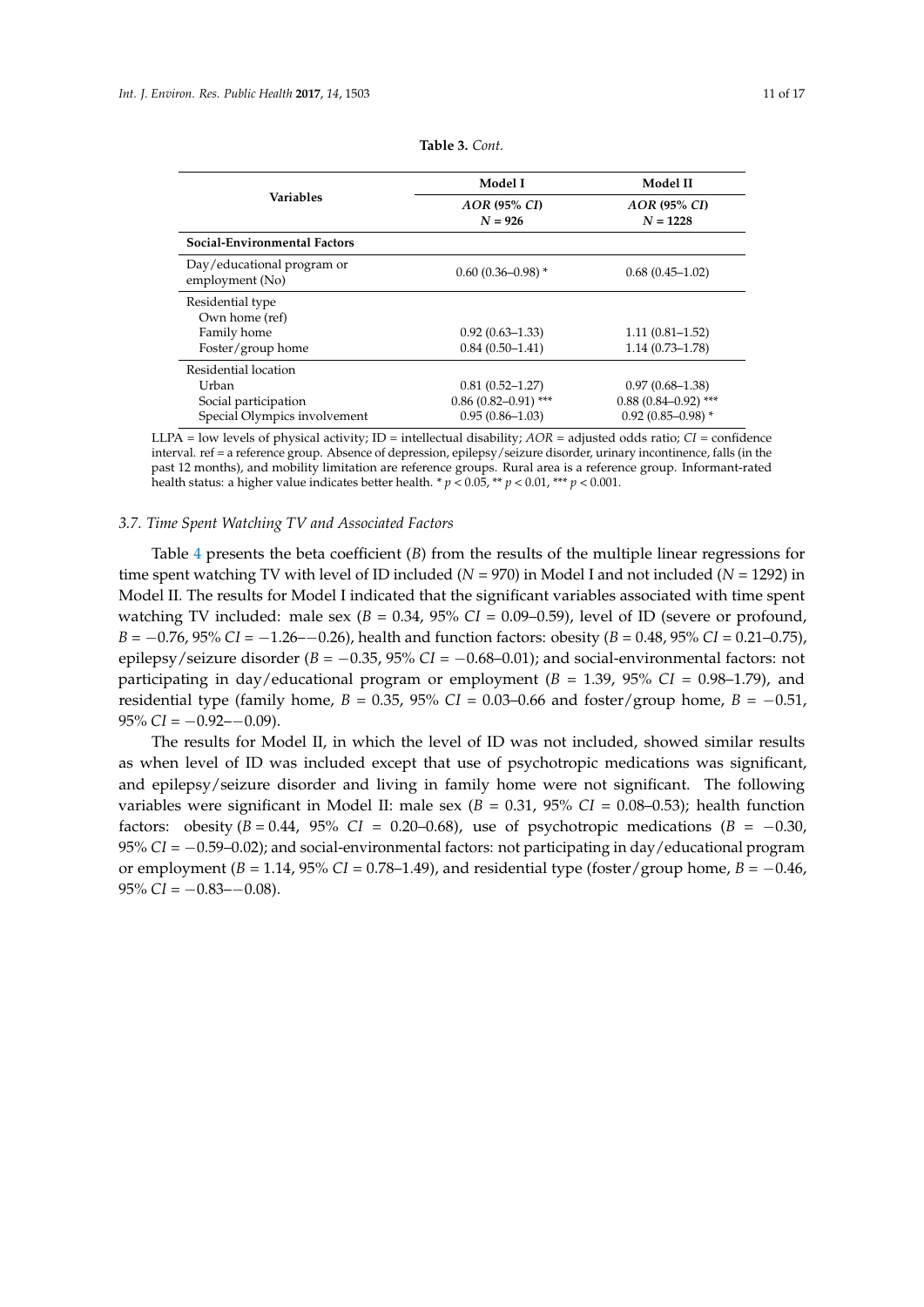<span id="page-11-0"></span>

| <b>Variables</b>                              | Model I                                      | Model II                                     |
|-----------------------------------------------|----------------------------------------------|----------------------------------------------|
|                                               | B (95% CI)                                   | B (95% CI)                                   |
|                                               | $N = 970$                                    | $N = 1292$                                   |
| Demographic Factors                           |                                              |                                              |
| Age (years)                                   |                                              |                                              |
| $18 - 39$ (ref)                               |                                              |                                              |
| $40 - 59$                                     | $0.01 (-0.29 - 0.31)$                        | $-0.02$ ( $-0.28 - 0.25$ )                   |
| $\geq 60$                                     | $0.43(-0.15-1.01)$                           | $0.48 (-0.02 - 0.96)$                        |
| Sex (male)                                    | $0.34(0.09 - 0.59)$ **                       | $0.31$ (0.08-0.53) **                        |
| ID related conditions                         |                                              |                                              |
| ID only/others (ref)                          |                                              |                                              |
| Down syndrome                                 | $-0.03(-0.34-0.29)$                          | $-0.10(-0.39-0.18)$                          |
| Cerebral palsy<br>Autism spectrum disorder    | $0.20 (-0.23 - 0.63)$<br>$-0.39(-0.83-0.04)$ | $0.13 (-0.25 - 0.52)$<br>$-0.24(-0.61-0.13)$ |
|                                               |                                              |                                              |
| Level of ID<br>Borderline (ref)               |                                              |                                              |
| Mild or moderate                              | $-0.26(-0.60-0.08)$                          |                                              |
| Severe or profound                            | $-0.76(-1.26 - 0.26)$ **                     |                                              |
| <b>Health and Function Factors</b>            |                                              |                                              |
| Informant-rated health status                 | $-0.11(-0.28-0.05)$                          | $-0.08$ ( $-0.23-0.06$ )                     |
| Days of activity limitation                   | $-0.01(-0.02-0.04)$                          | $-0.00$ ( $-0.03-0.02$ )                     |
| Obesity                                       | $0.48$ (0.21-0.75) ***                       | $0.44$ (0.20-0.68) ***                       |
| Use of psychotropic medications               | $-0.21(-0.52 - 0.11)$                        | $-0.30$ ( $-0.59$ - $-0.02$ ) *              |
| Epilepsy/seizure disorder                     | $-0.35$ ( $-0.68 - 0.01$ )*                  | $-0.30(-0.60-0.00)$                          |
| Urinary incontinence                          | $-0.37(-0.83-0.10)$                          | $-0.33(-0.73-0.08)$                          |
| Mobility limitation                           | $-0.29(-0.73-0.15)$                          | $-0.23$ ( $-0.60$ $-0.15$ )                  |
| <b>Social-Environmental Factors</b>           |                                              |                                              |
| Day/educational program or<br>employment (No) | $1.39(0.98 - 1.79)$ ***                      | $1.14(0.78 - 1.49)$ ***                      |
| Residential type                              |                                              |                                              |
| Own home (ref)                                |                                              |                                              |
| Family home                                   | $0.35(0.03-0.66)$ *                          | $0.25(-0.03-0.53)$                           |
| Foster/group home                             | $-0.51(-0.92 - 0.09)$ *                      | $-0.46$ ( $-0.83$ - $-0.08$ ) *              |

**Table 4.** Summary of multiple regressions for TV-watching time.

ID = intellectual disability; *B* = unstandardized beta coefficient; *CI* = confidence interval. ref = a reference group. Absence of depression, epilepsy/seizure disorder, urinary incontinence, falls (in the past 12 months) and mobility limitation are reference groups. Being in a day/educational program or employment is a reference group. Rural area is a reference group. Informant-rated health status: a higher value indicates better health. \* *p* < 0.05, \*\* *p* < 0.01, \*\*\* *p* < 0.001.

## **4. Discussion**

The results of this study show that about 60% of adults with ID had low levels of physical activity and about one quarter did not or rarely engage in any moderate or vigorous physical activities. Almost 62% of the participants spent over three hours a day watching TV. It is difficult to compare the prevalence of LLPA with other studies of people with ID because of the differences in outcome variables and measurement methods used. Physical activity measured with questionnaires, pedometers, or accelerometers yielded values of 63% to 94% of older adults with ID not meeting the physical activity guidelines of 150 min of moderate or 75 min of vigorous PA across the week [\[14,](#page-15-4)[21,](#page-15-17)[28,](#page-15-18)[44\]](#page-16-12). Our finding was that 60% of adults with ID had LLPA, which is close to the range found in previous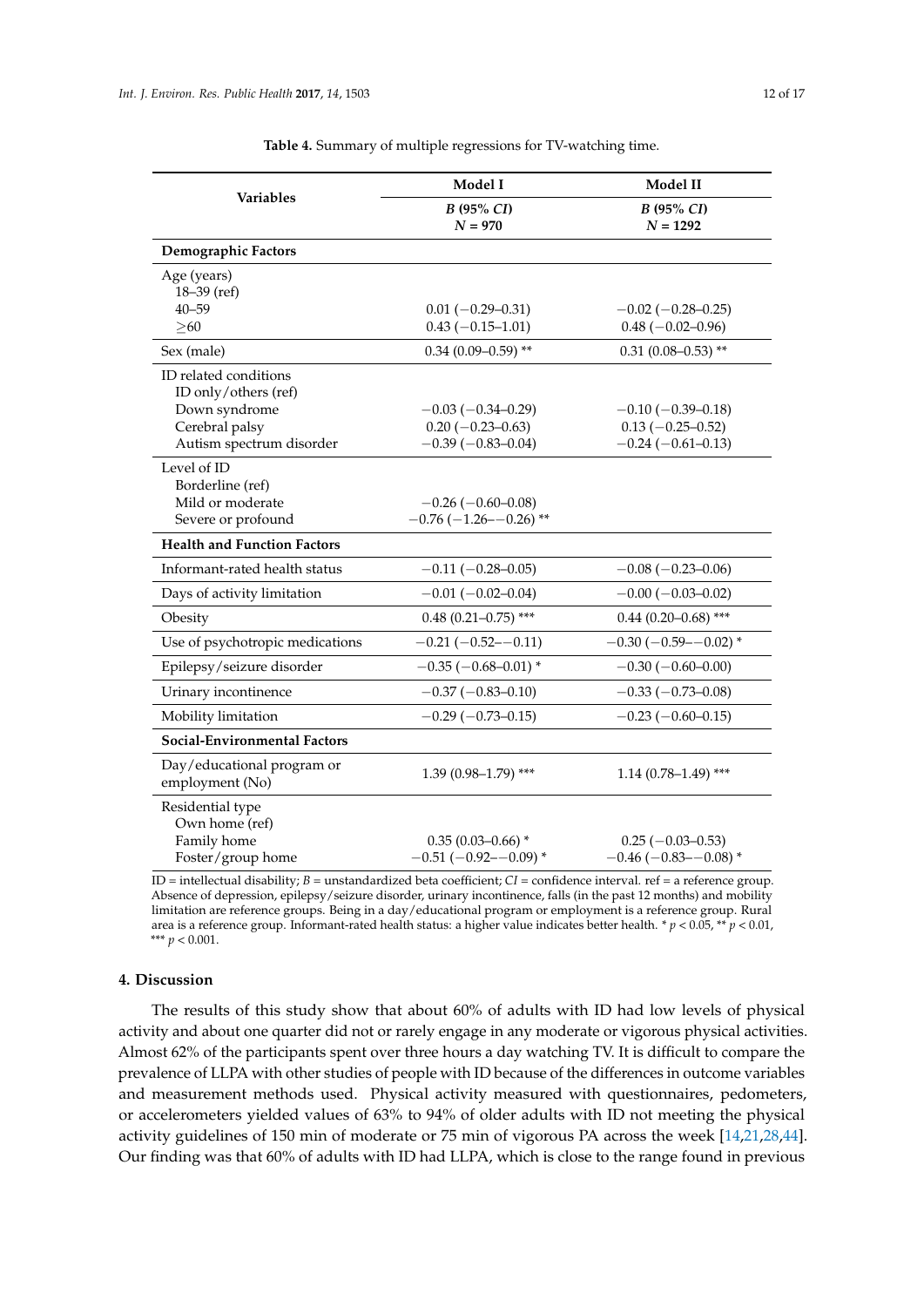studies. This confirms the need for promoting higher levels of physical activity among adults with ID while decreasing sedentary behavior (i.e., TV viewing).

Overall, the findings indicated that personal demographic and health factors and social-environmental factors were important determinants of LLPA and sedentary behaviors. We also found that specific variables were differentially associated with LLPA versus sedentary behaviors. For LLPA, when the level of ID is included in the regression model, being female, having cerebral palsy, obesity, depression, and mobility limitation were associated with LLPA, while having a better subjective health status, not participating in day/educational programs or employment and engaging more in community activities participation were inversely associated with LLPA. When the level of ID was not included in the regression model, being older, having cerebral palsy, more days of activity limitation, obesity, and mobility limitation were associated with LLPA, while having a better subjective health status, engaging in more community activities and participating in more Special Olympics events were inversely associated with LLPA. The association between participation in day/educational program or employment and participation in Special Olympics events with LLPA is not consistent in the two multivariable models. Participation in day/educational programs or employment is associated with LLPA when the level of ID was included in the multivariable model; however, it was no longer associated with LLPA when the level of ID was excluded. Therefore, further research on the relationship between participation in day program or employment and physical activity is needed. Participation in Special Olympics events was associated with not having LLPA only when level of ID was excluded in the multivariable model. The possible explanation is that participation in Special Olympics does not require participants to report level of ID. Hence, most Special Olympics participants might have missing data on level of ID and therefore, they were more likely to be excluded from Model I. Participation in Special Olympics events for adults with ID may increase the amount of physical activity. Engaging more community activities is associated with not having LLPA in both models. Hence, for adults with various levels of ID participation in more community activities may improve their physical activity.

Regarding sedentary behavior as measured by time spent watching TV, when the level of ID was included in the regression model, increased time in watching TV was associated with being male, having obesity, not participating in a day/ educational program or not being employed, and living in a family home, while having severe/profound intellectual disability, epilepsy/seizure disorder, and living in a foster/group home were inversely associated with time spent watching TV. When the level of ID was not included in the regression model, the associated factors for increasing time in watching TV were similar, except having epilepsy/seizure disorder and living in a family home were no longer significant. However, reporting use of psychotropic medication was inversely associated with time spent watching TV. The difference in associated factors for LLPA and time spent watching TV confirmed that these were two different behaviors that required different approaches and strategies. However, those who were in the LLPA group spent more time watching TV than those who were in the non-LLPA group. Hence, increasing engagement in physical activities might also reduce sedentary behaviors.

Our findings indicate that lower social participation and less Special Olympics involvement were associated with LLPA regardless of where adults with ID live after taking personal characteristics, health, and function factors into account. These findings parallel those of a previous study [\[21\]](#page-15-17) reporting that individuals with ID who participate more in the community activities were more likely to be physically active.

Increasing participation in physical activity among adults with ID requires that the activities are enjoyable and can be easily incorporated into their daily routine [\[45\]](#page-16-13). Evidence-based health promotion programs such as Health Matters [\[46,](#page-16-14)[47\]](#page-16-15) and the Bergstrom Study [\[48\]](#page-16-16) have been able to increase physical activity in adults with ID. These programs need to be executed by personnel in community settings with attention to accessibility and availability features considered prior to implementation. Walking with a friend, gardening, Zumba and other forms of dance-based exercise, warm water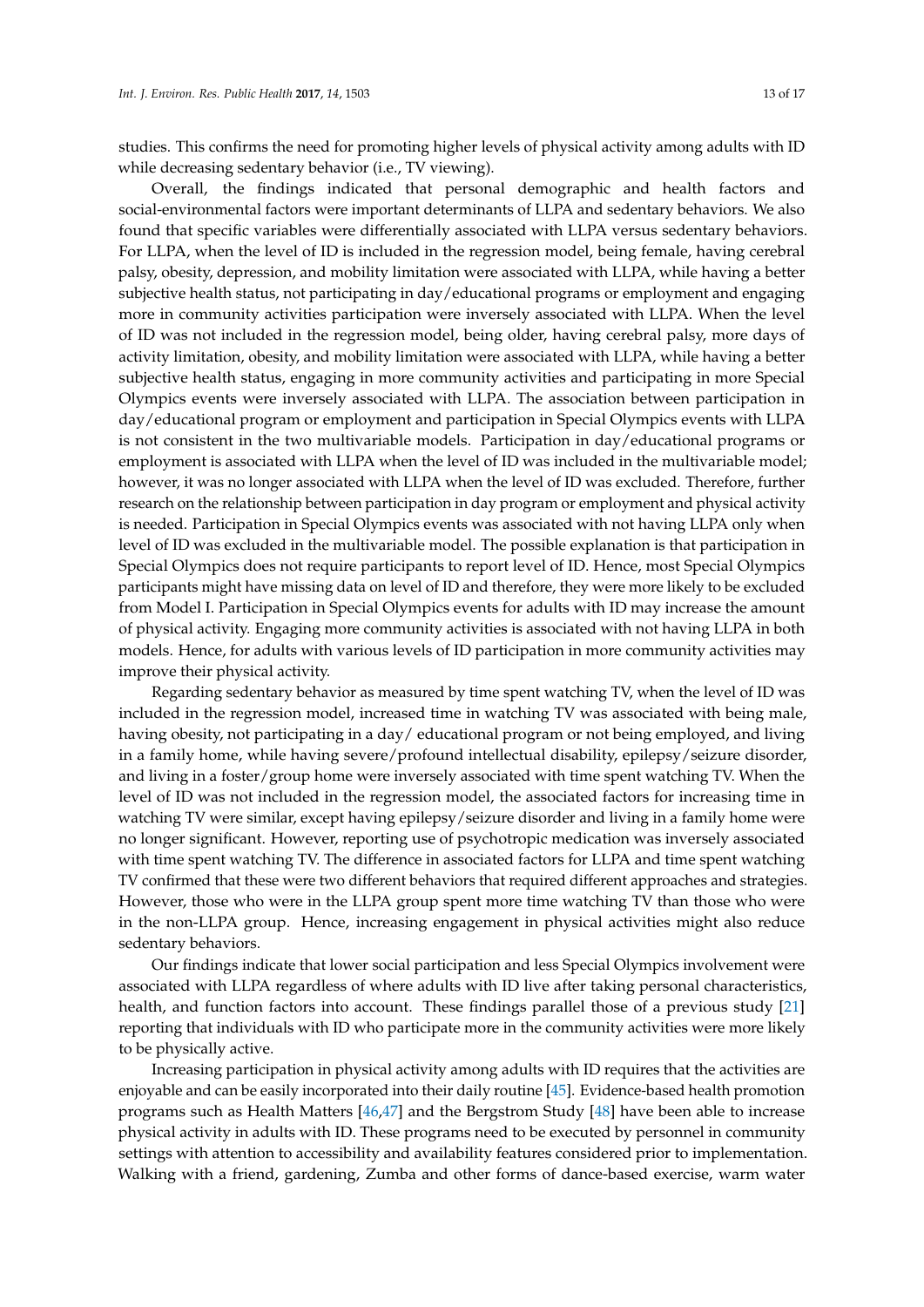aquatic classes, and yoga are a few examples of activities that many people who participate in them find them to be extremely enjoyable. In terms of reducing sedentary behavior, engaging in all kinds of community activities such as outings with friends and families, bowling, parties, park district activities, and Special Olympics events can also increase physical activity and reduce sedentary time. The current focus for interventions to reduce sedentary time rely mostly on interrupting periods of sitting, or replacing sedentary time with light-intensity activities [\[34,](#page-16-2)[35\]](#page-16-3). Therefore, incorporating enjoyable physical activities even during TV commercials can break up long sitting time and may be one initial way to promote small increments in physical activity.

In comparing the determinants of sedentary behavior in the present study to those evaluated in a systematic review of older adults in the general population, some noticeable differences and similarities can be seen [\[31\]](#page-15-16). In this study and in other studies, men with ID appeared to spend more time watching TV than women, while in older adults these results are inconsistent [\[31\]](#page-15-16). This emphasizes the importance of investigating gender differences with more objective methods and in intervention studies. Type of living arrangements should also be taken into account when designing intervention programs for individuals with ID, especially for those living on their own.

Obesity was associated with both LLPA and more time spent watching TV. In our previous study, we found over 38% of the current study participants with ID were obese, and women with ID (43%) had a higher rate of obesity than men with ID (34%) [\[26\]](#page-15-12). Therefore, a further investigation of the interactions among obesity, physical activity, and sedentary behavior is needed for people with ID.

This study has several strengths and limitations. Strengths include the large sample size and the wide range of subgroups (e.g., ID related conditions, level of ID, residential type), health and function, and social-environmental factors measured in the study. It allows us to examine group differences and their impact on LLPA and sedentary behavior. Another strength is the use of a multivariable approach to explore factors associated with LLPA and sedentary behavior in a more comprehensive way.

Study limitations include the use of an informant-based questionnaire to measure physical activity and sedentary time, which is subject to recall bias and socially desirable answers. Caution must be taken when interpreting these results as the measures were based on proxy reporting, which is not the ideal method to measure physical activity, and objective measurements were not used. The recruitment and consent strategy could have led to biases within this study; those at higher risk of developing chronic health conditions were more likely to complete the informant-based questionnaire. Objective measures provide a better estimate of the amount of physical activity and the time spent sitting, but subjective measures are recommended to describe the sedentary or physical activity behavior more qualitatively, including describing the type of behavior such as TV viewing. Another limitation is that we did not measure all sedentary behavior such as playing computer/video games, watching online movies/TV shows, or searching the internet. Furthermore, the sample was not representative of the U.S. population in terms of ethnicity or race, which limits the generalizability to other subgroups than white individuals with ID. Due to the recruitment strategies, the sample had some bias towards participants of Special Olympics (about 45% of the sample), which likely entails a more active portion of the population of individuals with ID.

## **5. Conclusions**

This exploratory study examined the associated factors for LLPA and sedentary time in a large cohort of adults with ID. Whereas the prevalence of LLPA was in line with previous research, sedentary behavior as measured by TV viewing time found that a large percentage of adults with ID spent three or more hours a day watching TV. Since TV viewing has been shown to be a good proxy for sedentary behavior and an independent risk factor for cardiovascular disease and early mortality, it is of concern that almost 62% of the participants were reported to be watching TV three hours a day. The associated factors we identified in this study are important to take into account in the design of intervention studies, and future research needs to confirm the relationships of these associated factors with objective measures of physical activity and sedentary behavior. The findings may also imply that promoting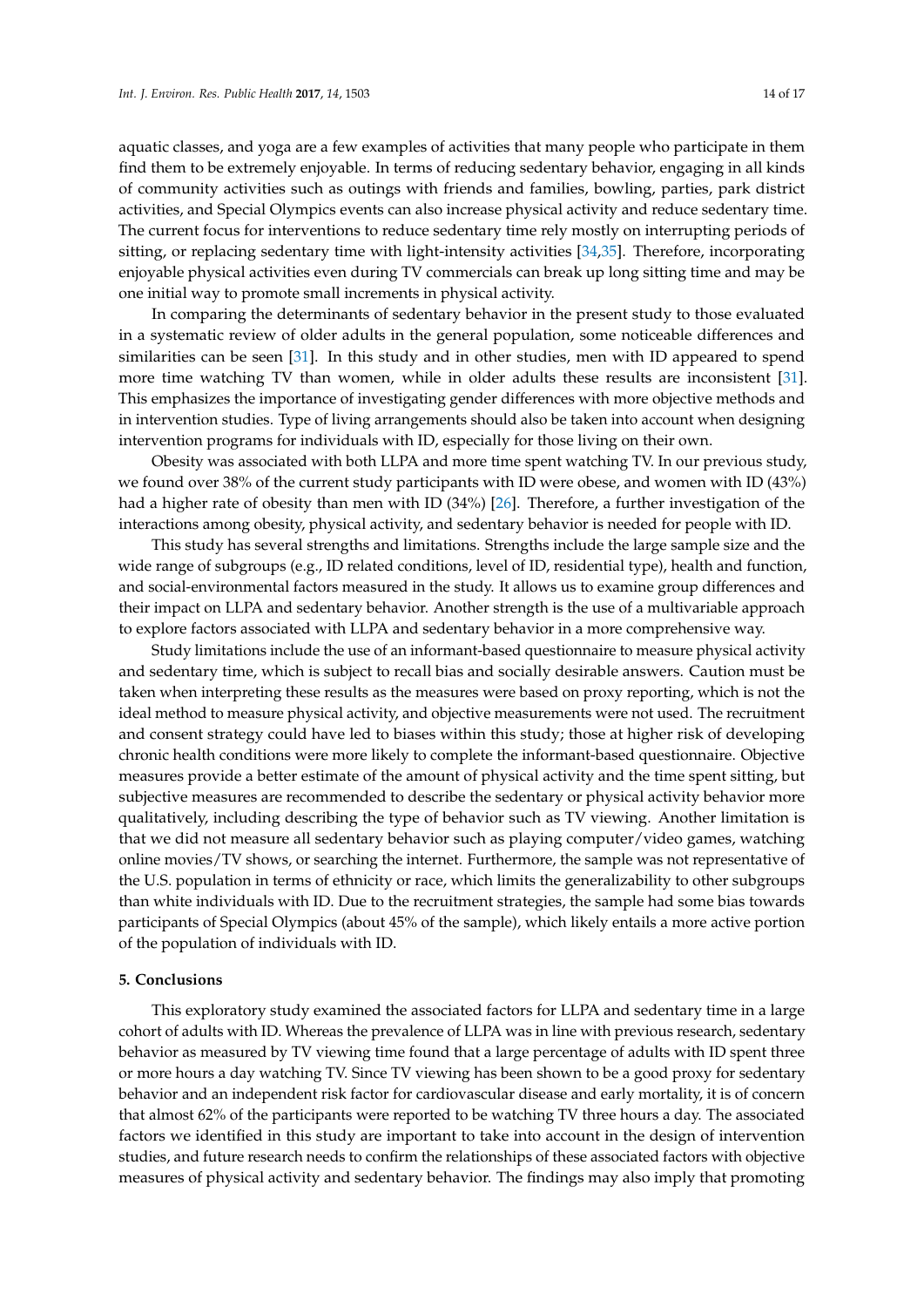adults with ID in engaging in more community activities and participating in community employment may be a way to improve physical activity and reduce sedentary behavior. There is also a need to explore other sedentary behaviors in adults with ID to advance future research, interventions, policies, and practices.

**Acknowledgments:** The authors would like to appreciate the families and agency staff who participated in the study for their time and effort. This manuscript is supported by a Special Olympics cooperative agreement #U01DD000302 from the U.S. Centers for Disease Control and Prevention and grants (#H133B080009 and #90RT5020-03-00) from the U.S. Department of Health and Human Services, Administration for Community Living (ACL), National Institute on Disability, Independent Living, and Rehabilitation Research (NIDILRR) to the University of Illinois at Chicago for the Rehabilitation Research and Training Center on Developmental Disabilities and Health. However, those contents do not necessarily represent the policy of the Department of Health and Human Services, and you should not assume endorsement by the Federal Government.

**Author Contributions:** Kelly Hsieh and James Rimmer were the Principal Investigators, with overall responsibility for the design, coordination and delivery of the study, as well as editing of the paper; Kelly Hsieh also advised on data analysis, interpretation of the results, and wrote the paper; Thessa Hilgenkamp contributed the initial paper idea and wrote the paper; Sumithra Murthy conducted data analysis and wrote the results section; Tamar Heller advised on interpretation of findings, provided comments, and edited this manuscript.

**Conflicts of Interest:** The authors declare no conflict of interest. The founding sponsors had no role in the design of the study; in the collection, analyses, or interpretation of data; in the writing of the manuscript, and in the decision to publish the results.

# **References**

- <span id="page-14-0"></span>1. LaMonte, M.J.; Barlow, C.E.; Jurca, R.; Kampert, J.B.; Church, T.S.; Blair, S.N. Cardiorespiratory Fitness Is Inversely Associated With the Incidence of Metabolic Syndrome; A Prospective Study of Men and Women. *Circulation* **2005**, *112*, 505–512. [\[CrossRef\]](http://dx.doi.org/10.1161/CIRCULATIONAHA.104.503805) [\[PubMed\]](http://www.ncbi.nlm.nih.gov/pubmed/16009797)
- <span id="page-14-1"></span>2. Laaksonen, D.E.; Lakka, H.M.; Salonen, J.T.; Niskanen, L.K.; Rauramaa, R.; Lakka, T.A. Low Levels of Leisure-Time Physical Activity and Cardiorespiratory Fitness Predict Development of the Metabolic Syndrome. *Diabetes Care* **2002**, *25*, 1612–1618. [\[CrossRef\]](http://dx.doi.org/10.2337/diacare.25.9.1612) [\[PubMed\]](http://www.ncbi.nlm.nih.gov/pubmed/12196436)
- <span id="page-14-2"></span>3. World Health Organization. *Global Health Risks: Mortality and Burden of Disease Attributable to Selected Major Risks*; World Health Organization: Geneva, Switzerland, 2009.
- <span id="page-14-3"></span>4. Dogra, S.; Stathokostas, L. Sedentary behavior and physical activity are independent predictors of successful aging in middle-aged and older adults. *J. Aging Res.* **2012**, *2012*, 190654. [\[CrossRef\]](http://dx.doi.org/10.1155/2012/190654) [\[PubMed\]](http://www.ncbi.nlm.nih.gov/pubmed/22997579)
- 5. De Rezende, L.F.M.; Lopes, M.R.; Rey-López, J.P.; Matsudo, V.K.R.; do Carmo Luiz, O. Sedentary behavior and health outcomes: An overview of systematic reviews. *PLoS ONE* **2014**, *9*, e105620. [\[CrossRef\]](http://dx.doi.org/10.1371/journal.pone.0105620) [\[PubMed\]](http://www.ncbi.nlm.nih.gov/pubmed/25144686)
- 6. Wilmot, E.G.; Edwardson, C.L.; Achana, F.A.; Davies, M.J.; Gorely, T.; Gray, L.J.; Khunti, K.; Yates, T.; Biddle, S.J. Sedentary time in adults and the association with diabetes, cardiovascular disease and death: Systematic review and meta-analysis. *Diabetologia* **2012**, *55*, 2895–2905. [\[CrossRef\]](http://dx.doi.org/10.1007/s00125-012-2677-z) [\[PubMed\]](http://www.ncbi.nlm.nih.gov/pubmed/22890825)
- <span id="page-14-4"></span>7. Patel, A.V.; Bernstein, L.; Deka, A.; Feigelson, H.S.; Campbell, P.T.; Gapstur, S.M.; Colditz, G.A.; Thun, M.J. Leisure time spent sitting in relation to total mortality in a prospective cohort of US adults. *Am. J. Epidemiol.* **2010**, *172*, 419–429. [\[CrossRef\]](http://dx.doi.org/10.1093/aje/kwq155) [\[PubMed\]](http://www.ncbi.nlm.nih.gov/pubmed/20650954)
- <span id="page-14-5"></span>8. Tremblay, M.S.; Aubert, S.; Barnes, J.D.; Saunders, T.J.; Carson, V.; Latimer-Cheung, A.E.; Chastin, S.F.; Altenburg, T.M.; Chinapaw, M.J. Sedentary Behavior Research Network (SBRN)—Terminology Consensus Project process and outcome. *Int. J. Behav. Nutr. Phys. Act.* **2017**, *14*, 75. [\[CrossRef\]](http://dx.doi.org/10.1186/s12966-017-0525-8) [\[PubMed\]](http://www.ncbi.nlm.nih.gov/pubmed/28599680)
- <span id="page-14-6"></span>9. Hamilton, M.T.; Hamilton, D.G.; Zderic, T.W. Role of low energy expenditure and sitting in obesity, metabolic syndrome, type 2 diabetes, and cardiovascular disease. *Diabetes* **2007**, *56*, 2655–2667. [\[CrossRef\]](http://dx.doi.org/10.2337/db07-0882) [\[PubMed\]](http://www.ncbi.nlm.nih.gov/pubmed/17827399)
- <span id="page-14-7"></span>10. Healy, G.N.; Dunstan, D.W.; Salmon, J.O.; Shaw, J.E.; Zimmet, P.Z.; Owen, N. Television time and continuous metabolic risk in physically active adults. *Med. Sci. Sports Exerc.* **2008**, *40*, 639–645. [\[CrossRef\]](http://dx.doi.org/10.1249/MSS.0b013e3181607421) [\[PubMed\]](http://www.ncbi.nlm.nih.gov/pubmed/18317383)
- <span id="page-14-8"></span>11. Owen, N.; Healy, G.N.; Matthews, C.E.; Dunstan, D.W. Too Much Sitting: The Population Health Science of Sedentary Behavior. *Exerc. Sport Sci. Rev.* **2010**, *38*, 105–113. [\[CrossRef\]](http://dx.doi.org/10.1097/JES.0b013e3181e373a2) [\[PubMed\]](http://www.ncbi.nlm.nih.gov/pubmed/20577058)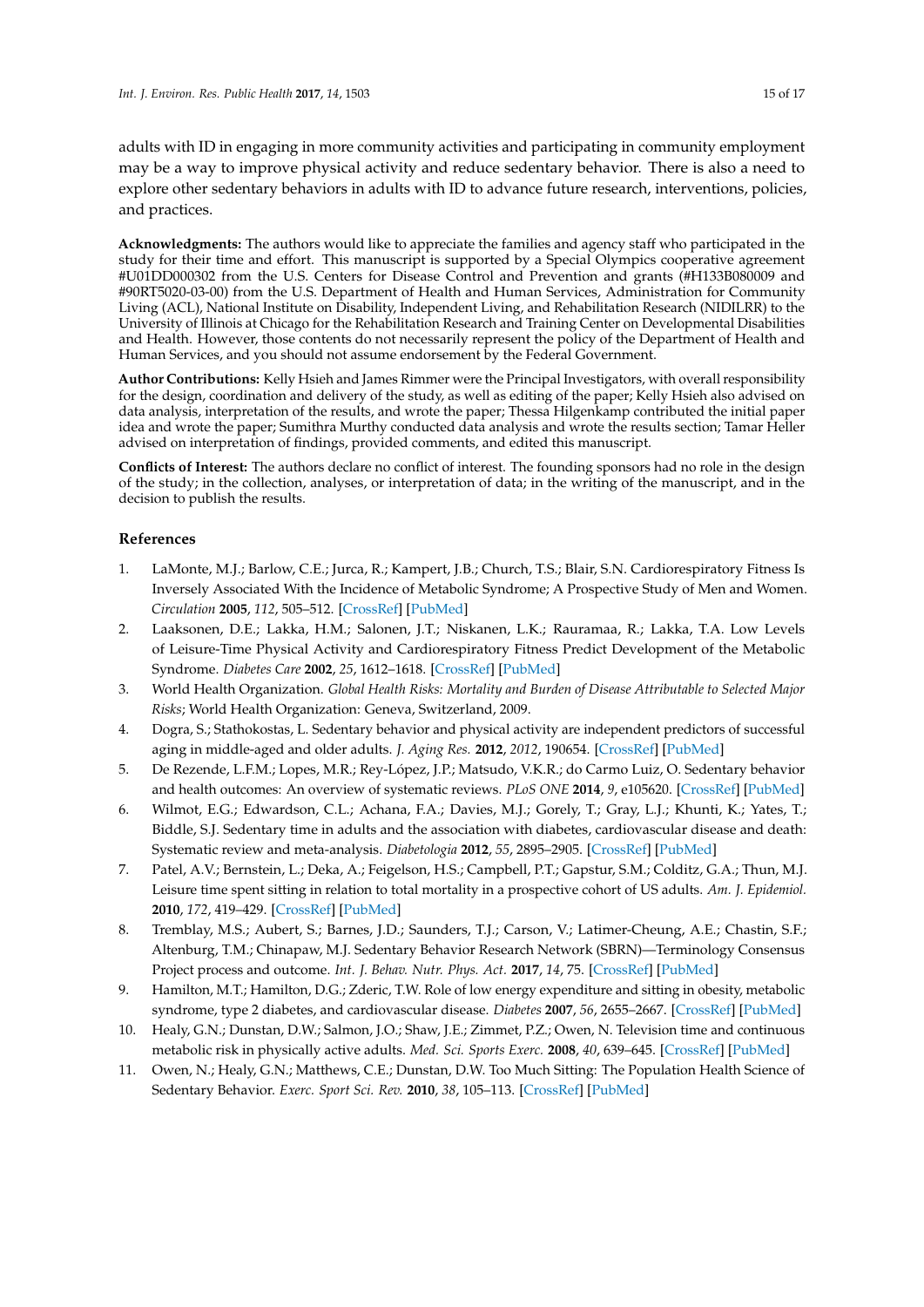- <span id="page-15-0"></span>12. Chastin, S.F.; De Craemer, M.; Lien, N.; Bernaards, C.; Buck, C.; Oppert, J.M.; Nazare, J.A.; Lakerveld, J.; O'Donoghue, G.; Holdsworth, M.; et al. The SOS-framework (Systems of Sedentary behaviours): An international transdisciplinary consensus framework for the study of determinants, research priorities and policy on sedentary behaviour across the life course: A DEDIPAC-study. *Int. J. Behav. Nutr. Phys. Act.* **2016**, *13*, 83. [\[CrossRef\]](http://dx.doi.org/10.1186/s12966-016-0409-3) [\[PubMed\]](http://www.ncbi.nlm.nih.gov/pubmed/27421750)
- <span id="page-15-1"></span>13. Draheim, C.C.; Williams, D.P.; McCubbin, J.A. Prevalence of physical inactivity and recommended physical activity in community-based adults with mental retardation. *Ment. Retard.* **2002**, *40*, 436–444. [\[CrossRef\]](http://dx.doi.org/10.1352/0047-6765(2002)040<0436:POPIAR>2.0.CO;2)
- <span id="page-15-4"></span>14. Hilgenkamp, T.I.; Reis, D.; van Wijck, R.; Evenhuis, H.M. Physical activity levels in older adults with intellectual disabilities are extremely low. *Res. Dev. Disabil.* **2012**, *33*, 477–483. [\[CrossRef\]](http://dx.doi.org/10.1016/j.ridd.2011.10.011) [\[PubMed\]](http://www.ncbi.nlm.nih.gov/pubmed/22119695)
- <span id="page-15-7"></span>15. Robertson, J.; Emerson, E.; Gregory, N.; Hatton, C.; Turner, S.; Kessissoglou, S.; Hallam, A. Lifestyle related risk factors for poor health in residential settings for people with intellectual disabilities. *Res. Dev. Disabil.* **2000**, *21*, 469–486. [\[CrossRef\]](http://dx.doi.org/10.1016/S0891-4222(00)00053-6)
- <span id="page-15-2"></span>16. Oviedo, G.R.; Travier, N.; Guerra-Balic, M. Sedentary and Physical Activity Patterns in Adults with Intellectual Disability. *Int. J. Environ. Res. Public Health* **2017**, *14*, 1027. [\[CrossRef\]](http://dx.doi.org/10.3390/ijerph14091027) [\[PubMed\]](http://www.ncbi.nlm.nih.gov/pubmed/28880236)
- <span id="page-15-3"></span>17. 2008 Physical Activity Guidelines for Americans. Available online: [http://www.health.gov/paguidelines/](http://www.health.gov/paguidelines/pdf/paguide.pdf) [pdf/paguide.pdf](http://www.health.gov/paguidelines/pdf/paguide.pdf) (accessed on 30 November 2017).
- <span id="page-15-5"></span>18. Peterson, J.J.; Janz, K.F.; Lowe, J.B. Physical activity among adults with intellectual disabilities living in community settings. *Prev. Med.* **2008**, *47*, 101–106. [\[CrossRef\]](http://dx.doi.org/10.1016/j.ypmed.2008.01.007) [\[PubMed\]](http://www.ncbi.nlm.nih.gov/pubmed/18308385)
- <span id="page-15-6"></span>19. Barnes, T.L.; Howie, E.K.; McDermott, S.; Mann, J.R. Physical activity in a large sample of adults with intellectual disabilities. *J. Phys. Act. Health* **2013**, *10*, 1048–1056. [\[CrossRef\]](http://dx.doi.org/10.1123/jpah.10.7.1048) [\[PubMed\]](http://www.ncbi.nlm.nih.gov/pubmed/23132823)
- <span id="page-15-8"></span>20. Dairo, Y.M.; Collett, J.; Dawes, H.; Oskrochi, G.R. Physical activity levels in adults with intellectual disabilities: A systematic review. *Prev. Med. Rep.* **2016**, *4*, 209–219. [\[CrossRef\]](http://dx.doi.org/10.1016/j.pmedr.2016.06.008) [\[PubMed\]](http://www.ncbi.nlm.nih.gov/pubmed/27413684)
- <span id="page-15-17"></span>21. Hsieh, K.; Heller, T.; Bershadsky, J.; Taub, S. Impact of Adulthood Stage and Social-Environmental Context on Body Mass Index and Physical Activity of Individuals with Intellectual Disability. *Intellect. Dev. Disabil.* **2015**, *53*, 100–113. [\[CrossRef\]](http://dx.doi.org/10.1352/1934-9556-53.2.100) [\[PubMed\]](http://www.ncbi.nlm.nih.gov/pubmed/25860448)
- <span id="page-15-9"></span>22. Stancliffe, R.J.; Anderson, L.L. Factors associated with meeting physical activity guidelines by adults with intellectual and developmental disabilities. *Res. Dev. Disabil.* **2017**, *62* (Suppl. C), 1–14. [\[CrossRef\]](http://dx.doi.org/10.1016/j.ridd.2017.01.009) [\[PubMed\]](http://www.ncbi.nlm.nih.gov/pubmed/28103494)
- <span id="page-15-10"></span>23. Finlayson, J.; Jackson, A.; Cooper, S.A.; Morrison, J.; Melville, C.; Smiley, E.; Allan, L.; Mantry, D. Understanding predictors of low physical activity in adults with intellectual disabilities. *J. Appl. Res. Intellect. Disabil.* **2009**, *22*, 236–247. [\[CrossRef\]](http://dx.doi.org/10.1111/j.1468-3148.2008.00433.x)
- <span id="page-15-11"></span>24. Melville, C.A.; Boyle, S.; Miller, S.; Macmillan, S.; Penpraze, V.; Pert, C.; Spanos, D.; Matthews, L.; Robinson, N.; Murray, H.; et al. An open study of the effectiveness of a multi-component weight-loss intervention for adults with intellectual disabilities and obesity. *Br. J. Nutr.* **2011**, *105*, 1553–1562. [\[CrossRef\]](http://dx.doi.org/10.1017/S0007114510005362) [\[PubMed\]](http://www.ncbi.nlm.nih.gov/pubmed/21255473)
- 25. Mikulovic, J.; Vanhelst, J.; Salleron, J.; Marcellini, A.; Compte, R.; Fardy, P.S.; Bui-Xuan, G. Overweight in intellectually-disabled population: Physical, behavioral and psychological characteristics. *Res. Dev. Disabil.* **2014**, *35*, 153–161. [\[CrossRef\]](http://dx.doi.org/10.1016/j.ridd.2013.10.012) [\[PubMed\]](http://www.ncbi.nlm.nih.gov/pubmed/24176258)
- <span id="page-15-12"></span>26. Hsieh, K.; Rimmer, J.H.; Heller, T. Obesity and associated factors in adults with intellectual disabilities. *J. Intellect. Disabil. Res.* **2014**, *58*, 851–863. [\[CrossRef\]](http://dx.doi.org/10.1111/jir.12100) [\[PubMed\]](http://www.ncbi.nlm.nih.gov/pubmed/24256455)
- <span id="page-15-13"></span>27. Frey, G.C. Comparison of physical activity levels between adults with and without mental retardation. *J. Phys. Act. Health* **2004**, *1*, 235–245. [\[CrossRef\]](http://dx.doi.org/10.1123/jpah.1.3.235)
- <span id="page-15-18"></span>28. Temple, V.; Walkley, J.W. Physical activity of adults with intellectual disability. *J. Intellect. Dev. Disabil.* **2003**, *28*, 342–352. [\[CrossRef\]](http://dx.doi.org/10.1080/13668250310001616380)
- <span id="page-15-14"></span>29. Nordstrøm, M.; Hansen, B.H.; Paus, B.; Kolset, S.O. Accelerometer-determined physical activity and walking capacity in persons with Down syndrome, Williams syndrome and Prader-Willi syndrome. *Res. Dev. Disabil.* **2013**, *34*, 4395–4403. [\[CrossRef\]](http://dx.doi.org/10.1016/j.ridd.2013.09.021) [\[PubMed\]](http://www.ncbi.nlm.nih.gov/pubmed/24139709)
- <span id="page-15-15"></span>30. Izquierdo-Gómez, R.; Martínez-Gómez, D.; Acha, A.; Veiga, O.L.; Villagra, A.; Diaz-Cueto, M.; UP&DOWN Study Group. Objective assessment of sedentary time and physical activity throughout the week in adolescents with Down syndrome. The UP&DOWN study. *Res. Dev. Disabil.* **2014**, *35*, 482–489. [\[PubMed\]](http://www.ncbi.nlm.nih.gov/pubmed/24374601)
- <span id="page-15-16"></span>31. Chastin, S.F.; Buck, C.; Freiberger, E.; Murphy, M.; Brug, J.; Cardon, G.; O'Donoghue, G.; Pigeot, I.; Oppert, J.M. Systematic literature review of determinants of sedentary behaviour in older adults: A DEDIPAC study. *Int. J. Behav. Nutr. Phys. Act.* **2015**, *12*, 127. [\[CrossRef\]](http://dx.doi.org/10.1186/s12966-015-0292-3) [\[PubMed\]](http://www.ncbi.nlm.nih.gov/pubmed/26437960)